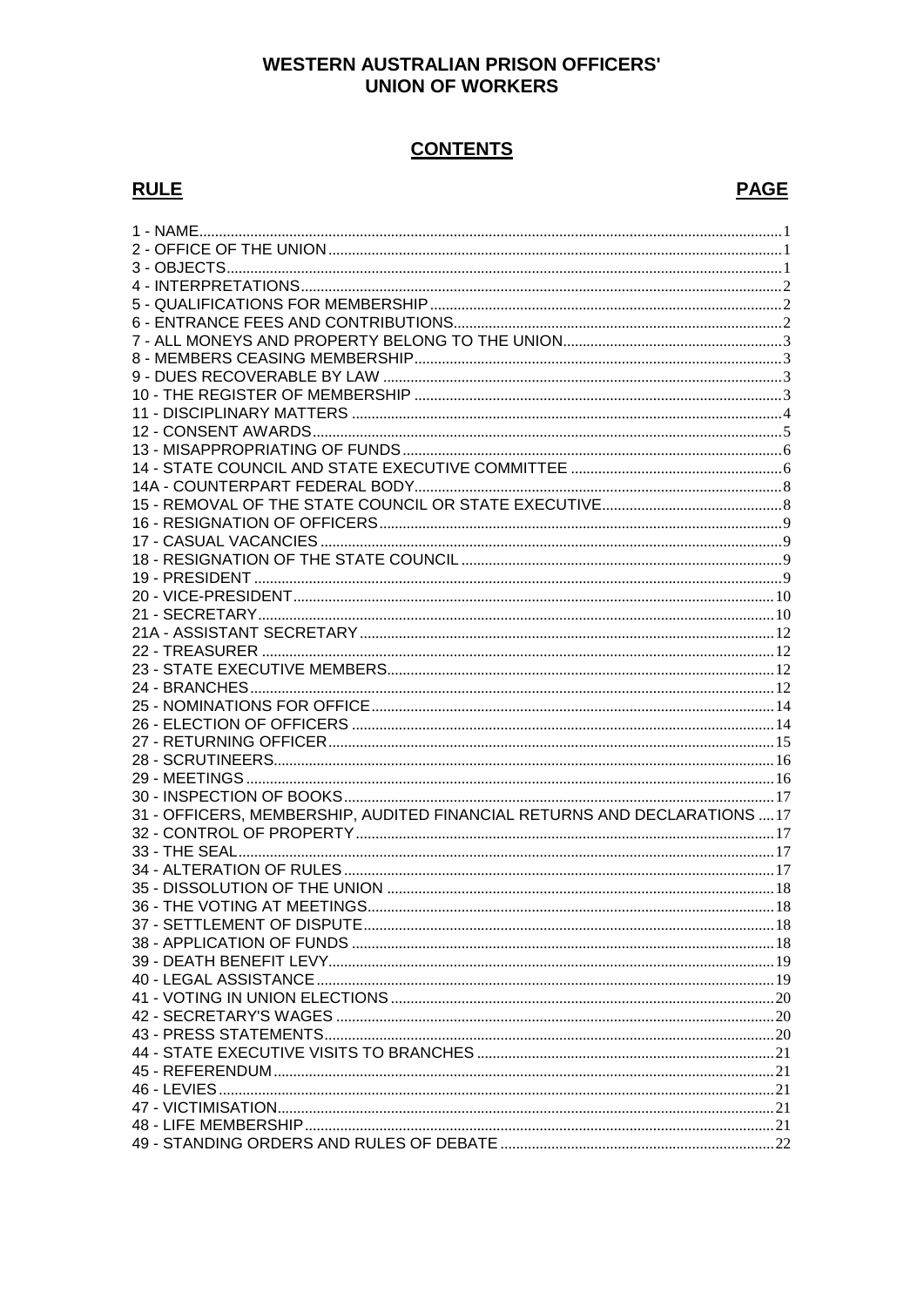#### THESE RULES HAVE BEEN CONSOLIDATED UP TO AND INCLUDING APPLICATION FBM 11 OF 2013, DATED 1 MAY 2014

<u>S. BASTIAN</u> REGISTRAR 1 MAY 2014

#### REGISTERED RULES OF THE WESTERN AUSTRALIAN PRISON OFFICERS' UNION OF WORKERS

# **1 - NAME**

<span id="page-1-0"></span>The name of the organisation (hereinafter termed the "Union") shall be WESTERN AUSTRALIAN PRISON OFFICERS' UNION OF WORKERS.

# **2 - OFFICE OF THE UNION**

<span id="page-1-1"></span>The registered office of the Union shall be 63 Railway Parade, Mt. Lawley or at such other place as the State Council may from time to time determine.

# **3 - OBJECTS**

<span id="page-1-2"></span>The objects of the Union shall be:-

- (a) To maintain the conditions, rights and privileges of the members as far as lies in its power. To render pecuniary or other assistance in repelling any infringement that may be attempted against conditions, rights and privileges.
- (b) To afford opportunity to discuss matters affecting the welfare of the service and to provide means for combined action in matters affecting any member thereof.
- (c) To raise funds by contributions, fees, fines, donations, or levies to carry out the objectives of the Union.
- (d) To promote the interests of Prison Officers generally.
- (e) To assist other Unions by all lawful means.
- (f) To assist members by maintaining a funeral benefit.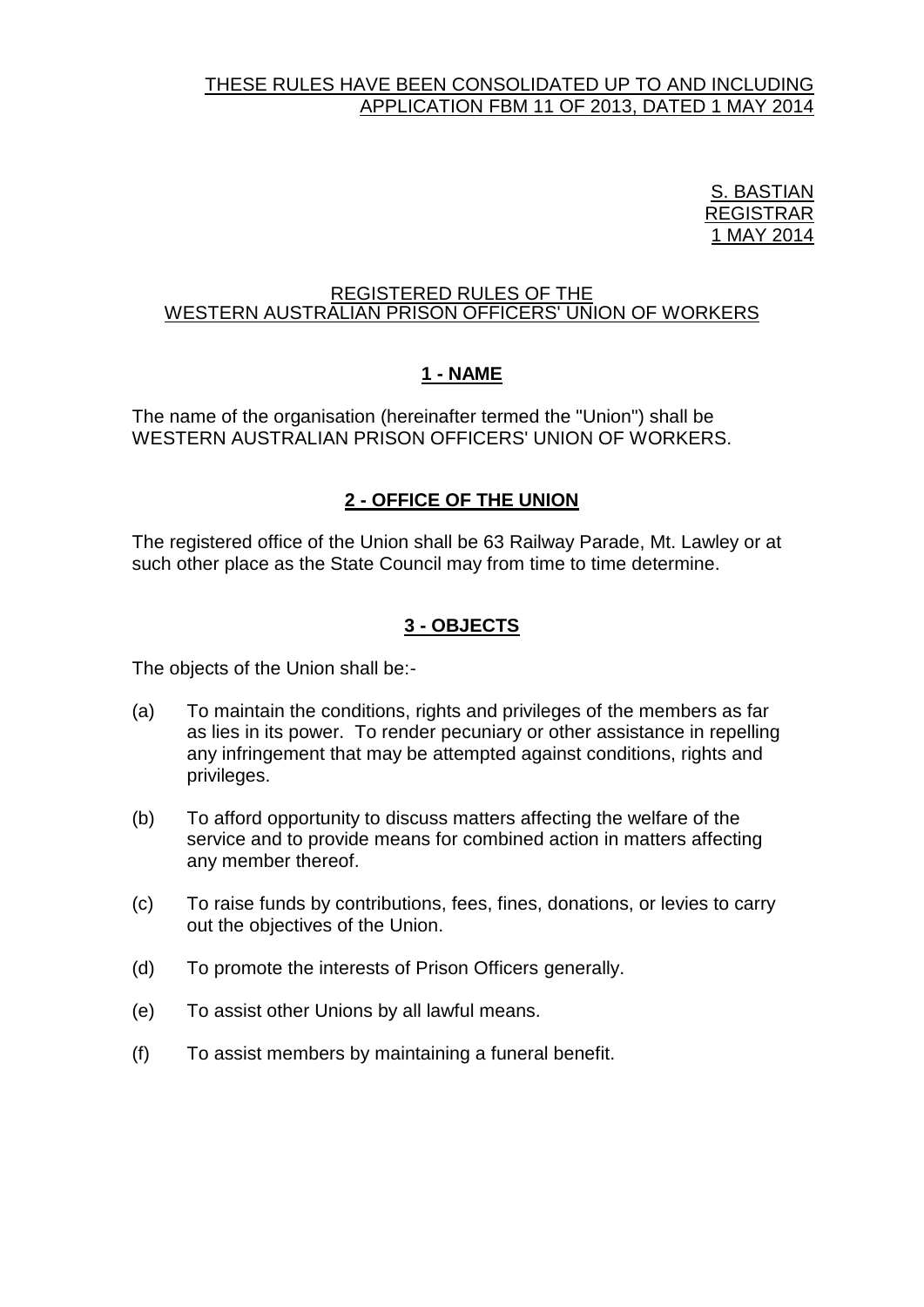#### **4 - INTERPRETATIONS**

<span id="page-2-0"></span>(1) In these Rules, unless the contrary intentions appears:

"Act" means the Industrial Relations Act 1979 as amended.

"Registered Office" means the Office where the business of the Union is conducted and which is registered with the Commission.

"Commission" means the Western Australian Industrial Commission.

"Consent Award" means any Enterprise Agreement and or new Awards that are registered with the Commission in accordance with the requirements of the Act.

### **5 - QUALIFICATIONS FOR MEMBERSHIP**

<span id="page-2-1"></span>Any person employed in a prison or prison service in the State of Western Australia, who is not a member of, or eligible to be a member of, the Civil Service Association of Western Australia (Incorporated), shall be eligible for admission to this Union.

No person shall be a member who is not an employee within the meaning of the Industrial Relations Act 1979.

Membership shall cease upon the member severing employment with a prison or prison service within the State of Western Australia.

Any person who is employed in a prison or prison service in Western Australia shall be required to pay full dues from the date of employment when applying to become a member of this Union.

### **6 - ENTRANCE FEES AND CONTRIBUTIONS**

- <span id="page-2-2"></span>(1) A candidate for membership shall sign an application form and shall be deemed to be a member of the Union as from the date of signing such application, provided that if within one month after such date the State Council so decides that person shall cease to be a member as from the date of such decision, in which event any monies paid by way of contributions shall be repaid to that person.
- (2) (a) Except as hereinafter provided the subscription rate for all members shall be a rate set by the State Council but shall be no more than 1% of the annualised salary of the classification Senior Officer 1<sup>st</sup> Year Shifts rounded to the nearest 10c plus GST. For the purpose of determining the salary of the classification Senior Officer 1<sup>st</sup> year Shifts, all supplements such as overtime or allowances are excluded. The subscription shall be paid fortnightly.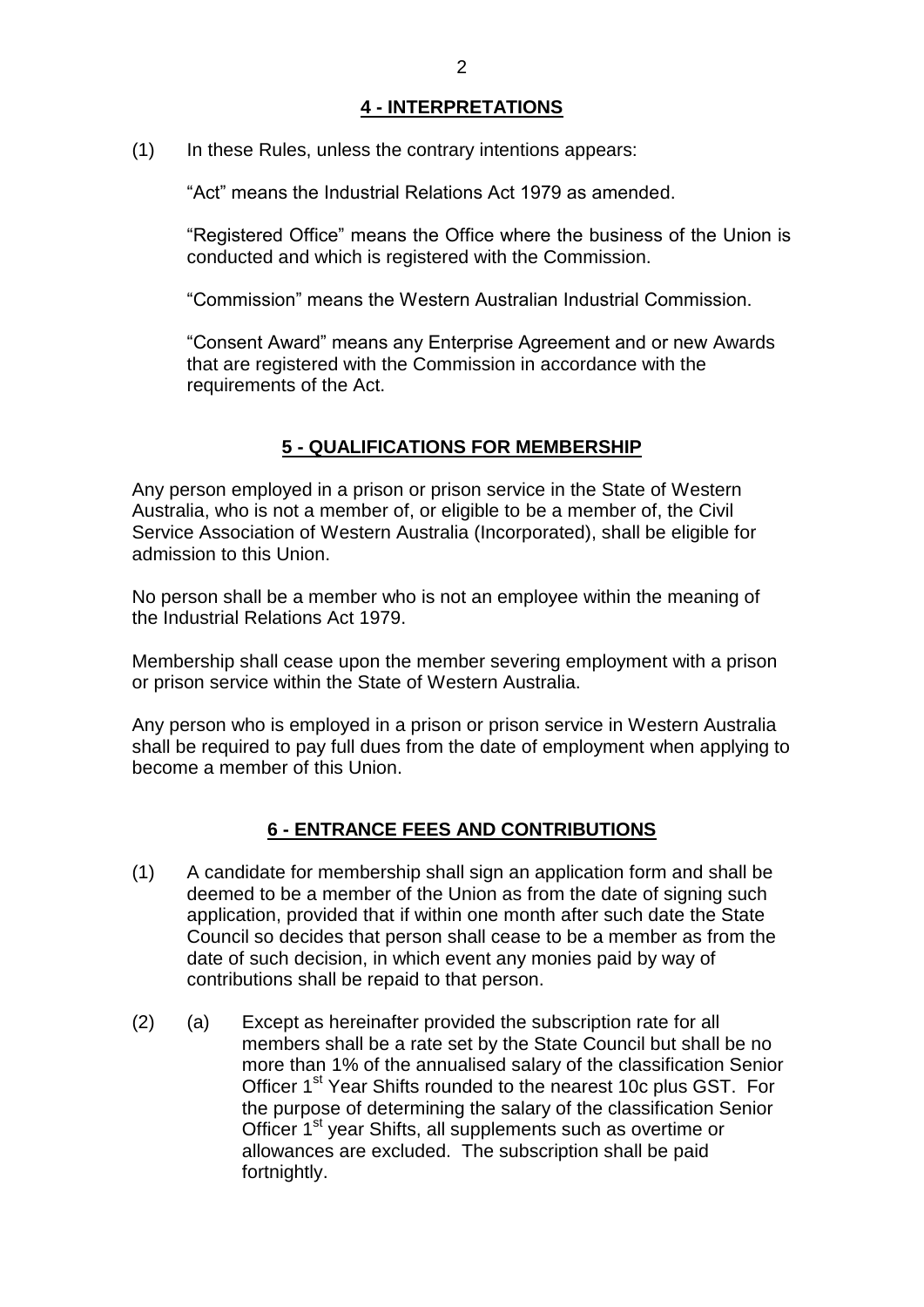- (b) The subscription rate for members employed on a casual basis shall be the same amount calculated under 2 (a) of this Rule.
- (c) The subscription rate for part-time members who work in excess of an average of 20 hours per week, shall be the same amount calculated under 2 (a) of this Rule.
- (d) The subscription rate for part time and job share members working an average of 20 hours per week or less, shall be 75% of the rate prescribed under 2 (a) of this rule.
- (e) The contribution rate prescribed by paragraph (a) hereof, shall be adjusted as required in accordance with the calculation set out in 2 (a), (b), (c) and (d).
- (3) In addition to the subscription prescribed elsewhere in this rule, each member shall pay a sum fixed by a general meeting to the funeral benefit.
- (4) Under special circumstances the State Council may authorise a reduction in a member's payment of union contributions.

### **7 - ALL MONEYS AND PROPERTY BELONG TO THE UNION**

<span id="page-3-0"></span>All moneys subscribed by, and property obtained on behalf of the members of this Union as a whole, shall form the funds of the Union.

#### **8 - MEMBERS CEASING MEMBERSHIP**

<span id="page-3-1"></span>A member may end membership of the Union by giving written notice of the intention to resign. The notice of resignation shall be delivered in person or by certified mail to the Registered Office.

The resignation takes effect from the day on which it is received by the Union or on such later date specified in the notice, but the member will be responsible for any subscriptions, levies and fines owing up to and including the date of ceasing to be a member of the Union.

#### **9 - DUES RECOVERABLE BY LAW**

<span id="page-3-3"></span><span id="page-3-2"></span>All fees, fines, levies and dues payable by members in so far as they are owing for any period of membership may be sued and recovered in any court of summary jurisdiction by the Secretary, who shall have the authority, and empowered on behalf of the Union to sue for and recover the said fees, fines, dues and levies in any such court pursuant to Section 109 of the Act.

### **10 - THE REGISTER OF MEMBERSHIP**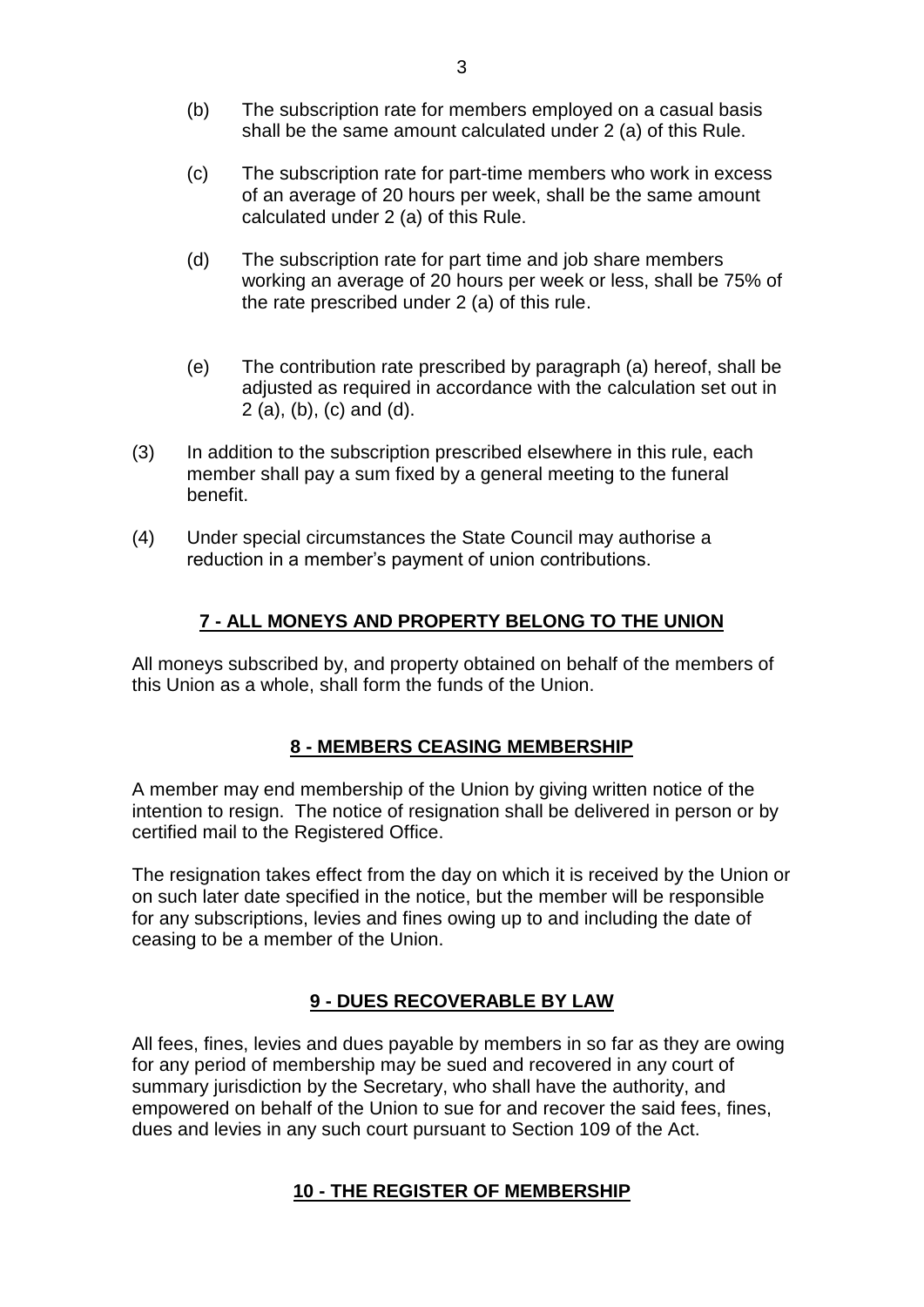- (1) The Secretary shall as soon as practicable after a notice of resignation takes effect pursuant to the provisions of Rule 8, remove from the register of members the names and details of the persons who have resigned or whose membership has ceased in accordance with these Rules.
- (2) The Secretary shall ensure the register is purged at least four times each year and shall ensure the register shall show full names and addresses of all members and the date of joining the Union.

### **11 - DISCIPLINARY MATTERS**

- <span id="page-4-0"></span>(1) The State Council may expel from the Union, suspend for a specified period, any member and may remove from office any holder of an office who in the opinion of the State Council has been shown to its satisfaction to have been responsible for:
	- (a) Any material or persistent breach of these Rules.
	- (b) Non-compliance with or disobedience of any order or resolution carried by an Annual Conference, General or Special General Meeting or State Council.
	- (c) Misappropriation of the funds of the Union.
	- (d) Conduct detrimental to the interests of the Union or of its members and/or likely to bring the Union into disrepute or to cause it to suffer financial loss.
	- (e) Divulging the correspondence or business of the Union to persons not entitled to such information.
	- (f) Aiding, abetting, counselling or procuring the commission of any act mentioned in this Rule.
- (2) Where the State Council determines a complaint is established under this Rule, the nature of any action taken under (1), shall strictly apply to membership status only and no other matter.
- (3) Should a member wish to make a complaint against another member for alleged conduct in breach of these Rules, then the complaint must be lodged in writing at the Registered Office, addressed to the Secretary.
- (4) The State Council will consider the complaint at the next meeting of the State Council and if in their opinion there is merit in the complaint, then a special meeting of the State Council is to be convened. At least 14 days notice of the meeting is to be given to the State Council, the member making the complaint (to be known as the Complainant) and the member against whom the complaint is made (to be known as the Respondent)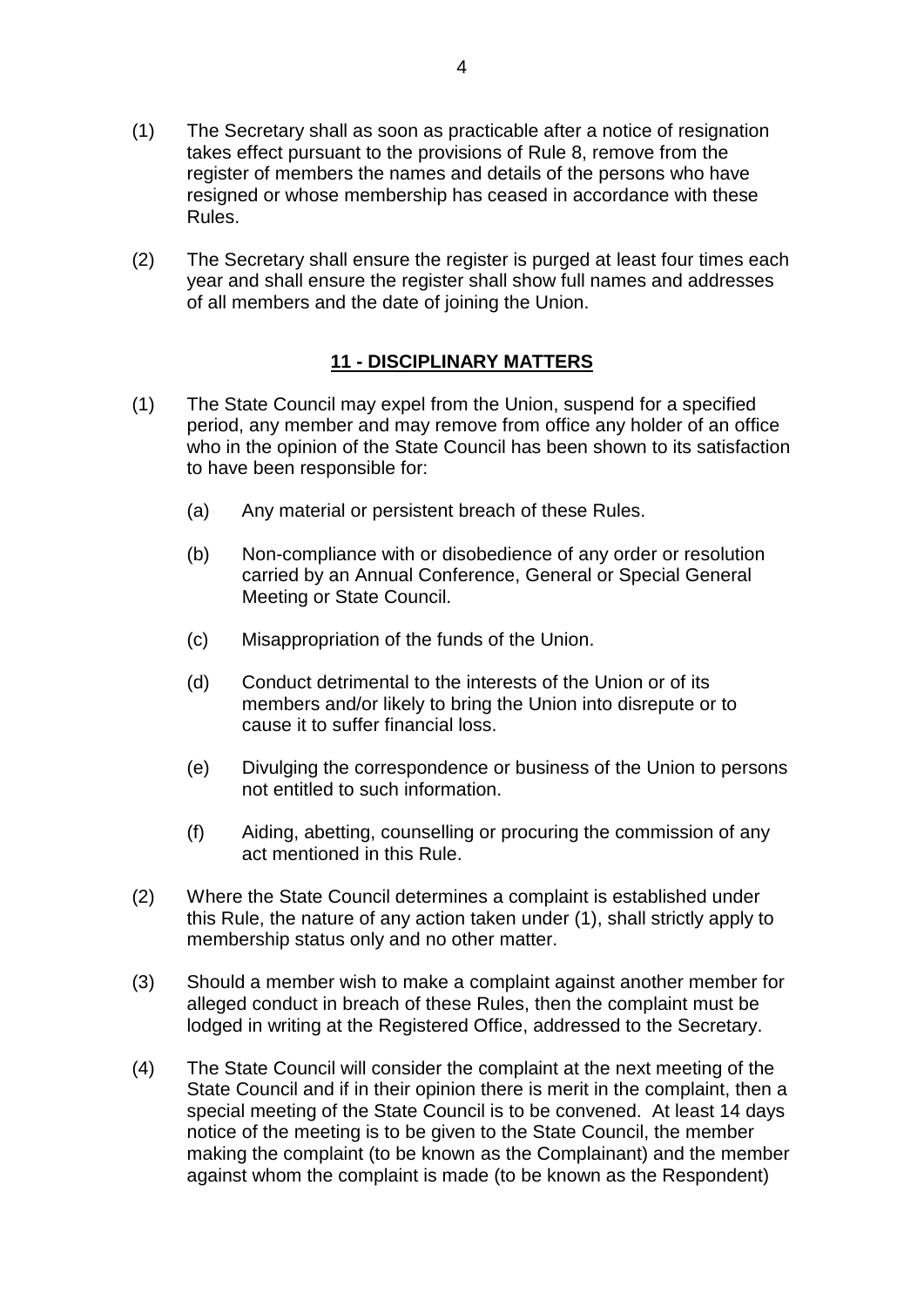and every reasonable action is to be taken to inform them of the date and time of the meeting.

- (5) The Respondent is to be given full details of the complaint made against him or her.
- (6) At the special meeting of the State Council to consider the complaint, the State Council will take all reasonable steps to inform themselves in regard to all matters relevant to the complaint being made. The State Council at the special meeting shall regulate the procedures to be taken, but must ensure that the principles of natural justice apply and that all parties receive a fair hearing.
- (7) The Complainant and the Respondent may make submissions to the State Council either verbally or in writing and may choose to have a member represent them. The Complainant, the Respondent and the State Council may request the attendance of witnesses. The Complainant, the Respondent and the State Council have the right to ask questions of any witnesses relevant to the complaint. Questions of any witnesses from the State Council must be directed through the Chairperson.
- (8) At the conclusion of hearing, all of the submissions of the Complainant and the Respondent, the State Council shall in the absence of all other parties, determine whether the complaint is established and the nature of the action to be taken in accordance with this Rule. The decision of the State Council must be by a two-thirds  $(^2/3)$  majority.
- (9) The Chairperson of the State Council will inform the Complainant and the Respondent of the decision of the State Council immediately following such decision or as soon as practicable thereafter. If requested by the Complainant or the Respondent, the decision shall be supplied in writing.
- (10) Any decision to expel or suspend a member or a holder of an office may be subject to appeal by that person to a Special General Meeting of the Union. Such an appeal must be lodged with the Secretary within fourteen (14) days of receipt of notification to expel or suspend the member.
- (11) The President shall call a Special General Meeting within twenty one (21) days for hearing of appeals pursuant to Sub-Rule (10).

#### **12 - CONSENT AWARDS**

<span id="page-5-0"></span>(1) Any consent award must comply with the requirements of the Act and shall not be entered into and registered with the Commission unless the contents first have been approved by a General or Special General Meeting or by secret ballot of the members.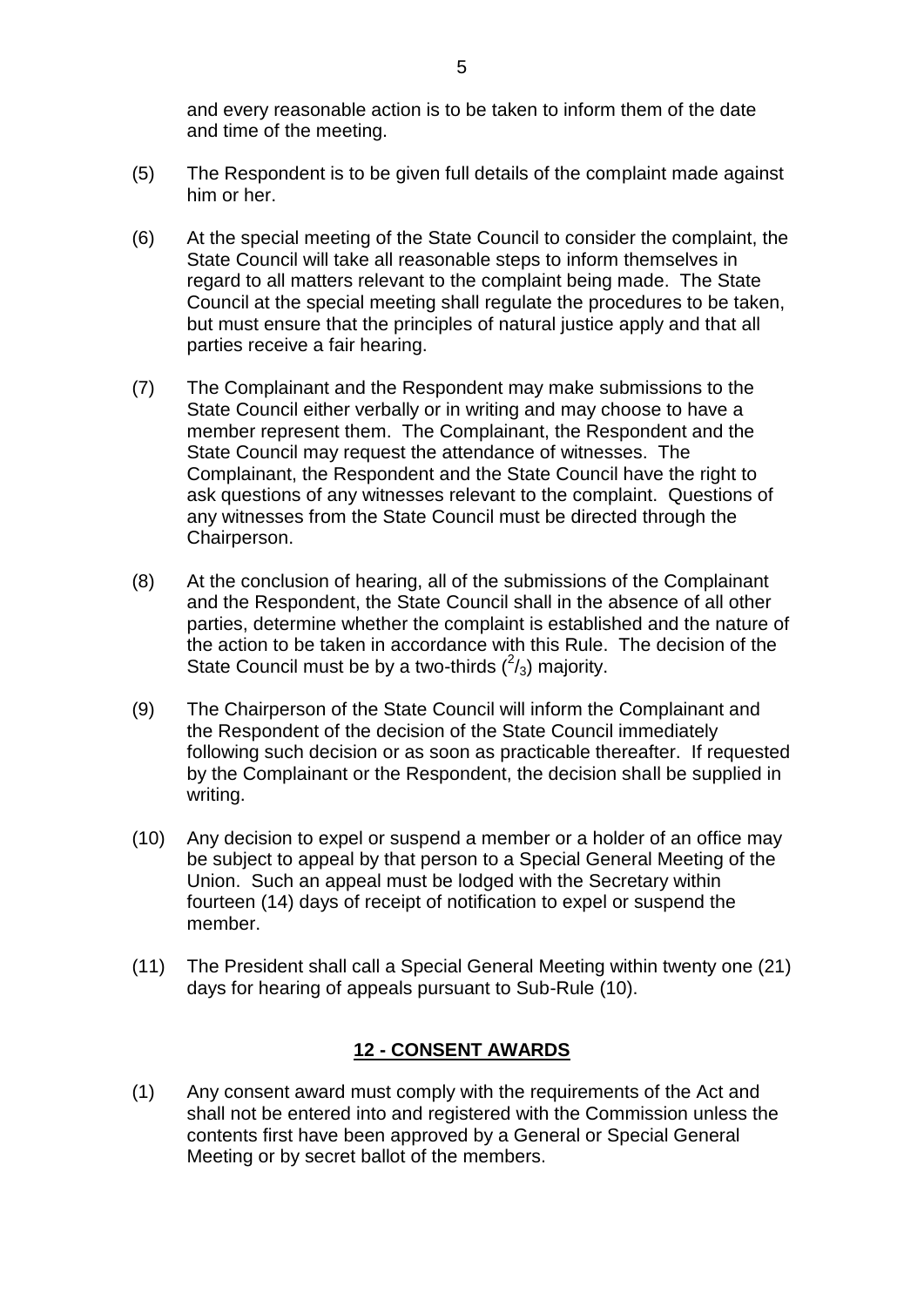- (2) Copies of all consent awards shall be supplied to all Branch Elected Representatives for distribution to members.
- (3) That only members covered by any consent awards, enterprise agreements shall be entitle to participate in any ballot or referendum referred to in this rule.

### **13 - MISAPPROPRIATING OF FUNDS**

<span id="page-6-0"></span>The State Council shall have power to institute proceedings against any person or persons misapplying, withholding or receiving by imposition any part of the. Union's funds or property and the State Council shall duly recover the moneys so misapplied, withheld or received by imposition.

Should the State Council misapply or withhold the monies of the Union, they shall be severally and jointly held liable to make good the full amount of monies misapplied or withheld.

### **14 - STATE COUNCIL AND STATE EXECUTIVE COMMITTEE**

- <span id="page-6-1"></span>(1) Subject to the Rules and decisions of a General or Special General Meeting, the State Council shall have the general control and conduct of the business of the Union and shall act on its behalf in all matters. Between meetings of the State Council and subject to the control of the State Council, the State Executive shall have the control and conduct of the business of the Union and shall act on its behalf in all matters. It shall have the daily management of the business of the Union. Without in any way limiting the generality of the foregoing, the State Executive shall have power to hear and determine all disputes between any two or more members relating to matters concerning the Union. It shall interpret the rules and shall determine all matters where the rules are silent and shall provide delegates to affiliated organisations in pursuance of all the objects of the Union.
- (2) The State Executive shall consist of the President, Vice President, Secretary, Assistant Secretary, Treasurer and three members. Members of the State Executive, shall be elected four yearly.
- (3) (a) The State Council shall consist of:
	- (i) The State Executive, and
	- (ii) Delegates elected by each Branch on the basis of one delegate for each hundred members or part thereof.
	- (b) For the purpose of determining the number of delegates to be elected in accordance with sub-rule 3(a)(ii) hereof, the number shall be determined in accordance with the number of financial members in each Branch at the end of the quarter of the year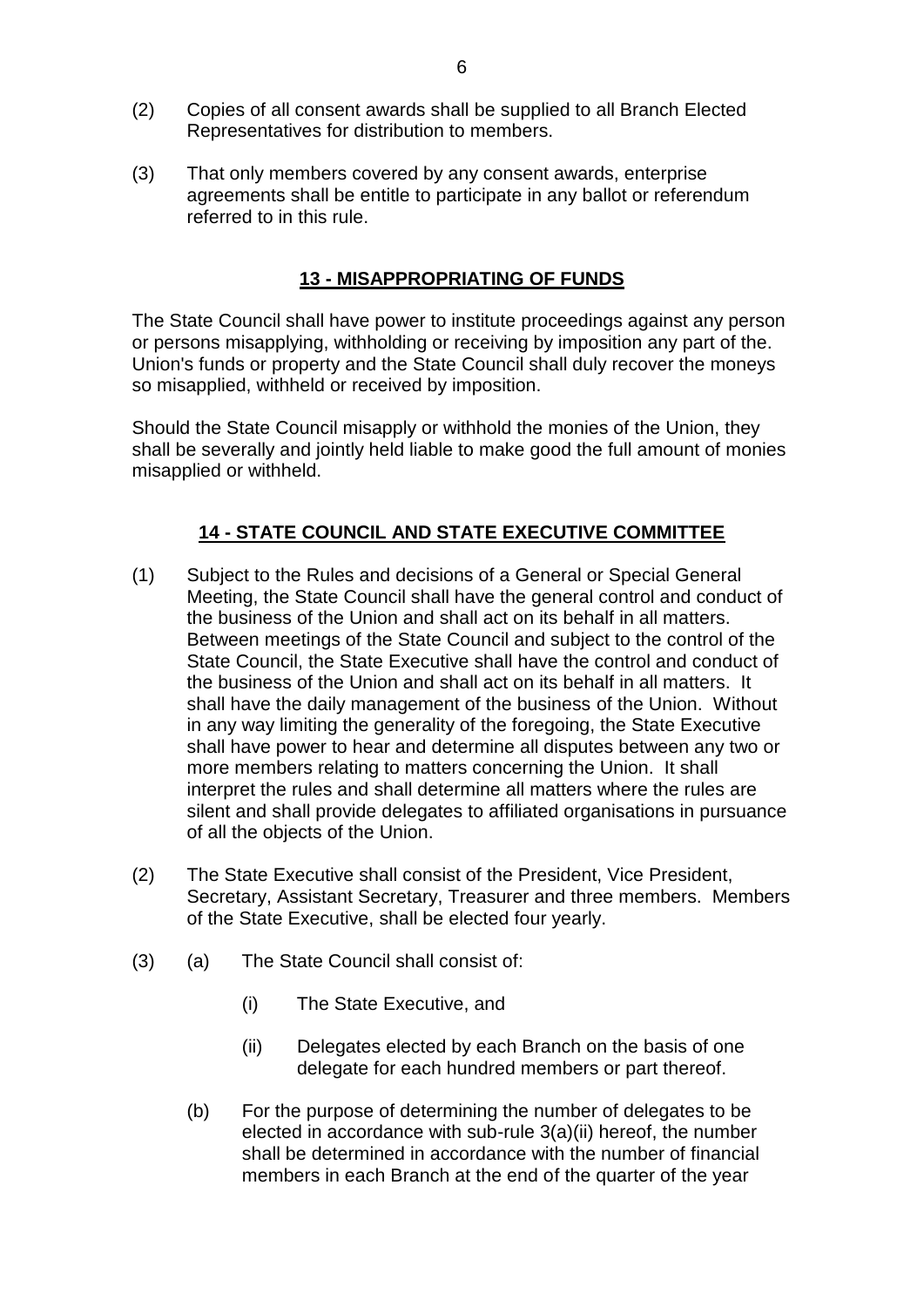preceding the calling for nominations for election to the State Council.

- (c) Delegates elected by each Branch shall be elected four yearly. Elections for all branches that are not Northern Regional Branches will be held in 2014 and every 4 years thereafter. Elections for the Northern Regional-Branches will be held in 2006 and every 4 years thereafter. Each election user this rule shall be conducted so that the result is declared no earlier than the first of May and not later than the  $30<sup>th</sup>$  June.
- (d) To allow for transition to the election terms and cycles set out in rules 14(2) and (3)(c) elections for all positions shall take place in 2014. The first term for Northern Region Branch delegates elected in 2014 shall be 2 years. The first term for Branches Delegates other than Northern Region Branch delegates elected in 2014 shall be 4 years. Elections under this rule shall be conducted so that the result is declared no earlier than the first of May and not later than the  $30<sup>th</sup>$  June.
- (e) The current post holders will remain in place until the conclusion of the elections under this rule.
- (f) A Branch Delegate transferred to another Branch, other than on a temporary basis for less than 6 months, shall resign from his office.
- (g) For the purposes of this Rule, the Northern Region shall include the following Branches:

Bandyup Women's Prison, Broome Regional Prison, Eastern Goldfields Regional Prison, Greenough Regional Prison, Hakea Prison, Roebourne Regional Prison and West Kimberley Regional Prison.

- (h) Rest of State Branches shall include all prisons not defined in the Northern Region.
- (4) The quorum for meetings of the State Council shall be twelve (12) and for meetings of the State Executive shall be (4) four.
- (5) (a) Meetings of the State Council shall be held as when decided by the State Council. Meetings of the State Council however, shall be held at least bi-monthly.
	- (b) Meetings of the State Executive shall be held as and when determined by the State Executive.
- (6) With the exception of delegates elected by Branches to the State Council who reside fifty kilometres or more away from the Perth Metropolitan Area, a member of the State Council or State Executive who, without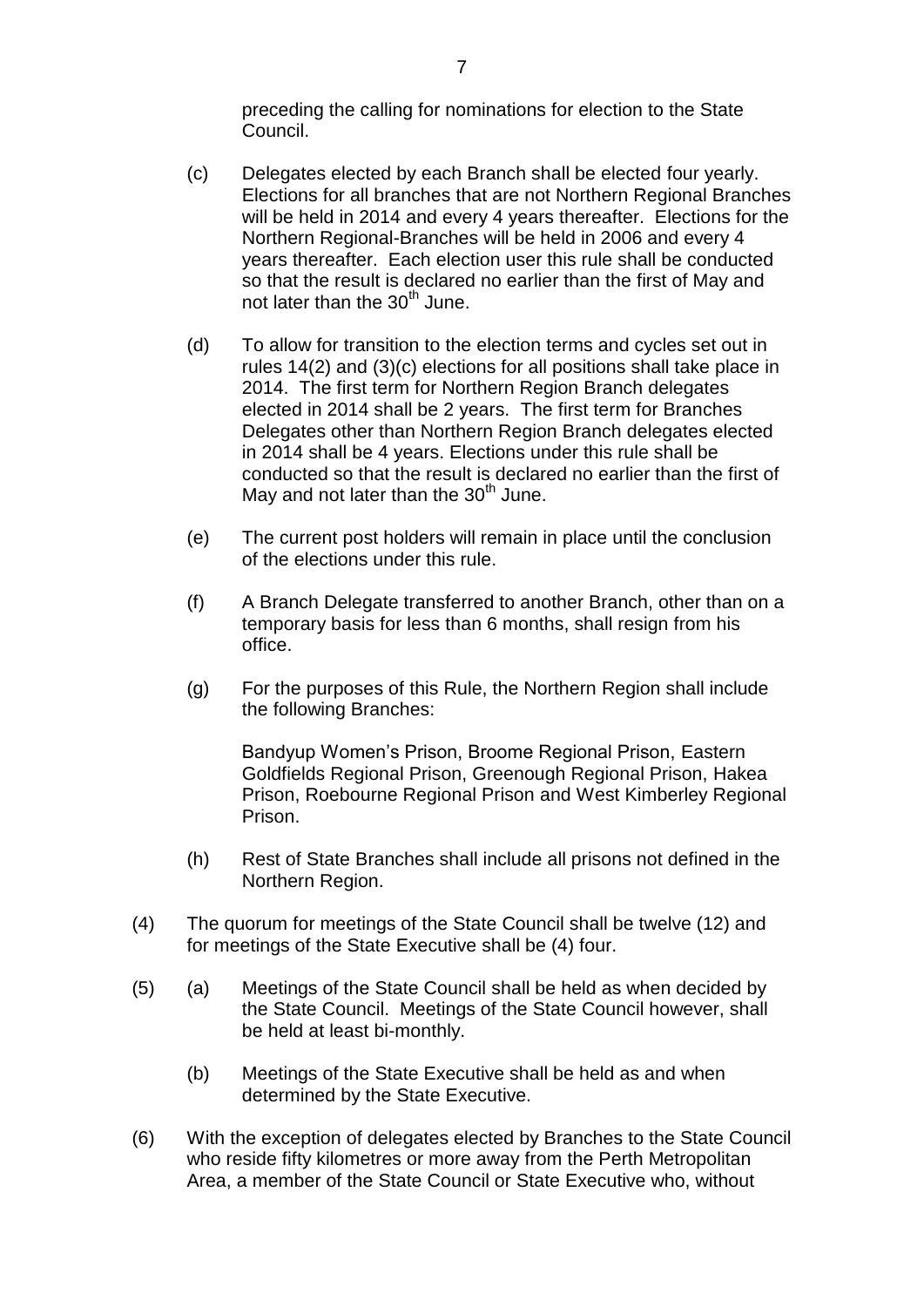good and sufficient reasons acceptable to the State Council, absents himself from three consecutive meetings, may with the consent of a General Meeting be removed from office and the vacancy filled as provided for in Rule 17.

(7) All members of the State Council and State Executive, with the exception of the Secretary, shall be members of the Union and shall be clear upon the books of all dues and demands prior to taking their seats on the State Council or State Executive, as the case may be.

# **14A - COUNTERPART FEDERAL BODY**

- <span id="page-8-0"></span>(1) Each office within the Union may, from such time as the State Council may determine, be held by the person who, in accordance with the rules of the Community and public Sector Union, in respect of the CPSU, the Community public Sector Union, SPSF Group, Western Australian Prison Officers' Union Branch, holds the corresponding office in that body.
- (2) Where each officer of the Western Australian Prison Officers' Union of Workers is held in accordance with subsection (1) of this rule then the provisions in these rules relating to elections no longer apply.
- (3) This Rule does not affect the State Council's right pursuant with these Rules to expel the holder of an office of the Union.

### **15 - REMOVAL OF THE STATE COUNCIL OR STATE EXECUTIVE**

<span id="page-8-1"></span>Should the membership at any time lose confidence in the State Council, any fifty financial members may request the President in writing to summon a Special General Meeting for the purpose of considering the actions of the State Council. At such meeting the actions of the State Council shall be considered and they shall be heard in defence and it shall be competent for the Special General Meeting to move a vote of want of confidence in the State Council.

Should the motion be carried two-thirds  $(^2/3)$  majority, the Special General Meeting shall appoint a Returning Officer who shall without any delay conduct an election for a new State Council, in accordance with Rule 25 : Nominations for Office. The State Council officers shall hold office until the Returning Officer declares the result of the election.

The new State Council shall hold office for the Balance of the unexpired term of office. This Rule shall apply mutatis mutandis to the State Executive.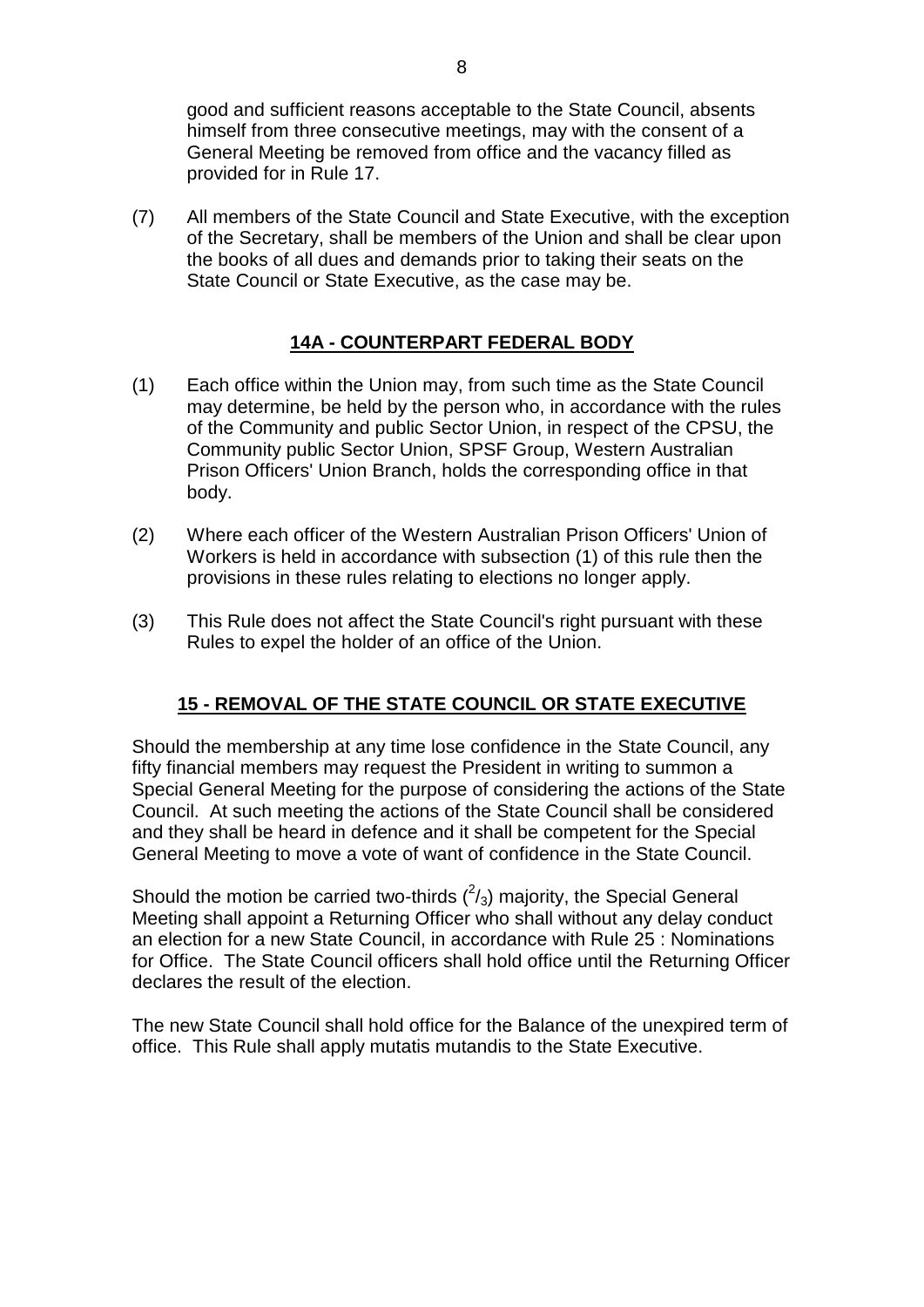### **16 - RESIGNATION OF OFFICERS**

<span id="page-9-0"></span>Should any officer or member of the State Council desire to resign their office, they shall give in writing to the Secretary TWO WEEK'S notice of his intention to do so.

The Secretary shall give the President ONE MONTH'S notice of his intention to resign.

The Assistant Secretary shall give the President ONE MONTHS'S notice of his intention to resign.

# **17 - CASUAL VACANCIES**

- <span id="page-9-1"></span>(a) Should any member of the State Council cease to be a member of the State Council for any other reason than because the period for which such member of the State Council was elected has expired, the powers and duties of the State Council shall not be invalidated because of such vacancy.
- (b) Casual Vacancies shall, if considered necessary by the State Council, be filled in accordance with the provisions of Rules 24 and 25 of these Rules, provided that any person so elected shall hold office for the balance of the unexpired term of office.
- (c) Should the State Council decide not to fill a casual vacancy, the vacancy shall be filled in accordance with these Rules, if a requisition signed by at least 150 financial members of the Union is delivered to the Secretary in which case the State Council shall take immediate steps to comply with such requisition.

### **18 - RESIGNATION OF THE STATE COUNCIL**

<span id="page-9-2"></span>Should the State Council desire to resign in a body they shall give a General Meeting three months notice of their intention, except in the case provided in Rule 15.

### **19 - PRESIDENT**

<span id="page-9-3"></span>The Branch President shall:

- (a) preside at all meetings of State Council, State Executive and any meetings of the Union that they attend, and sign the minutes thereof;
- (b) enforce the Union rules, policies and standing orders and have control of meetings at which he or she presides, and shall use all necessary power to secure and enforce order and expedition in the conduct of the business and good order of the members thereat;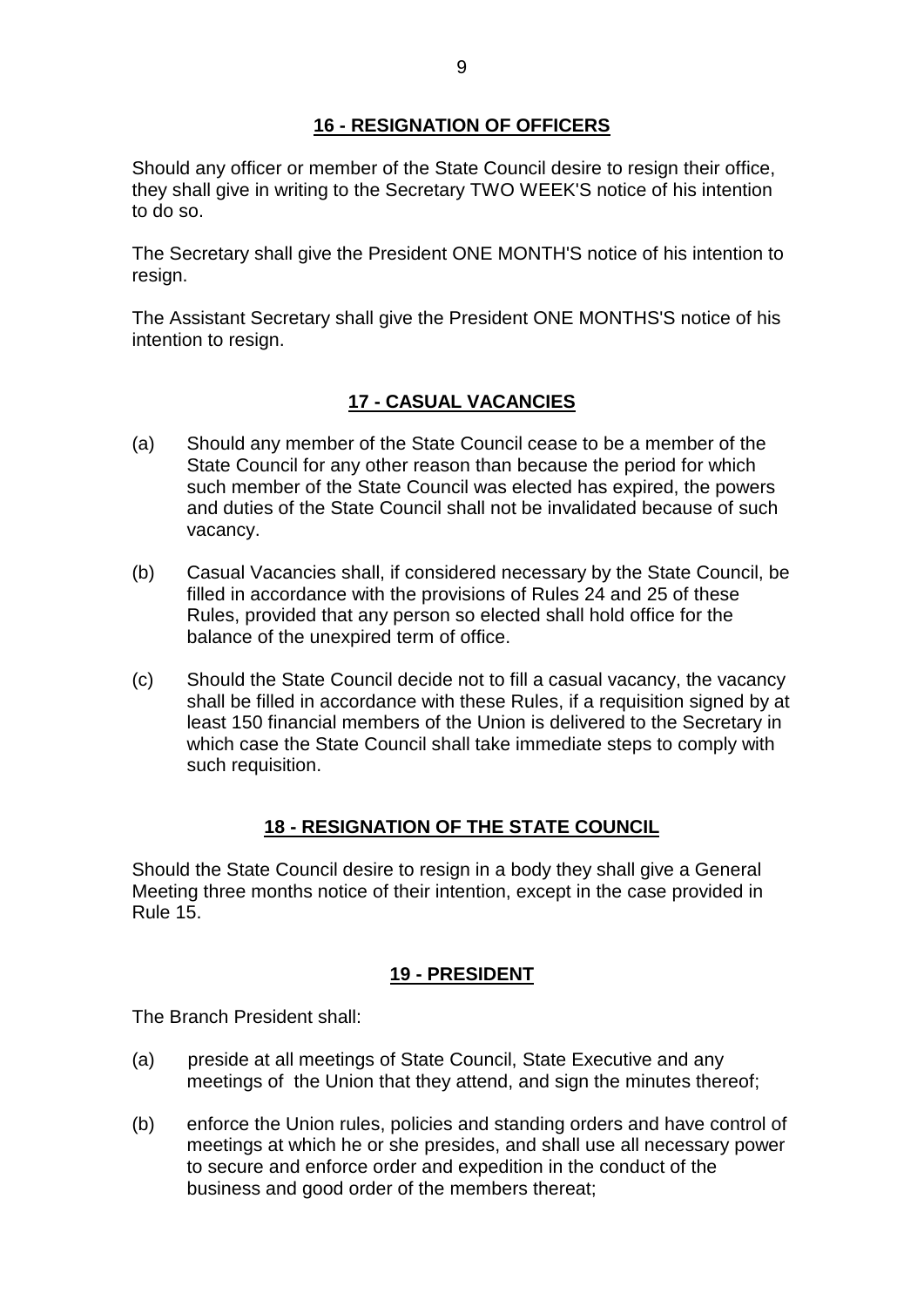- (c) in consultation with the Secretary determine the date, time and place of meetings of State Council and State Executive whenever such date, time and place has not been determined by State Council or State Executive;
- (d) exercise a deliberative vote if he or she so desires at meetings of State Council and State Executive;
- (e) ensure, as far as possible, that the rules of the Union are performed and observed by officers and members of the Union;
- (f) request and receive an explanation from any officer or member of the Union in any case where the President believes that the rules of the Union have not been performed or observed and report thereon to State Executive and State Council;
- (g) generally act to safeguard the reputation, unity, autonomy and property of the Union;
- (h) be an ex-officio member of all committees of the Union;
- (i) act in conjunction with the Secretary and at least two other members of the State Executive in all matters of urgency.

#### **20 - VICE-PRESIDENT**

<span id="page-10-0"></span>The Branch Vice-President shall:

- (a) assist the President in the performance of the duties of the President;
- (b) in the absence of the President, or whenever the President requests, or State Council or State Executive instructs, perform the duties of the President or such of those duties as may be specified in each request or instruction;
- (c) in the absence of the Treasurer, or whenever State Council or State Executive instructs, perform the duties of the Treasurer or such of those duties as may be specified in each request or instruction; and
- (d) attend all meetings of the State Council and State Executive.

#### **21 - SECRETARY**

<span id="page-10-1"></span>The Secretary shall:

- (a) be the executive officer of the Union and, subject to these, be responsible for the administration of the Union, the management of the Union Office and the direction of the employees of the Union;
- (b) attend all General Meetings and meetings of the State Council or State Executive;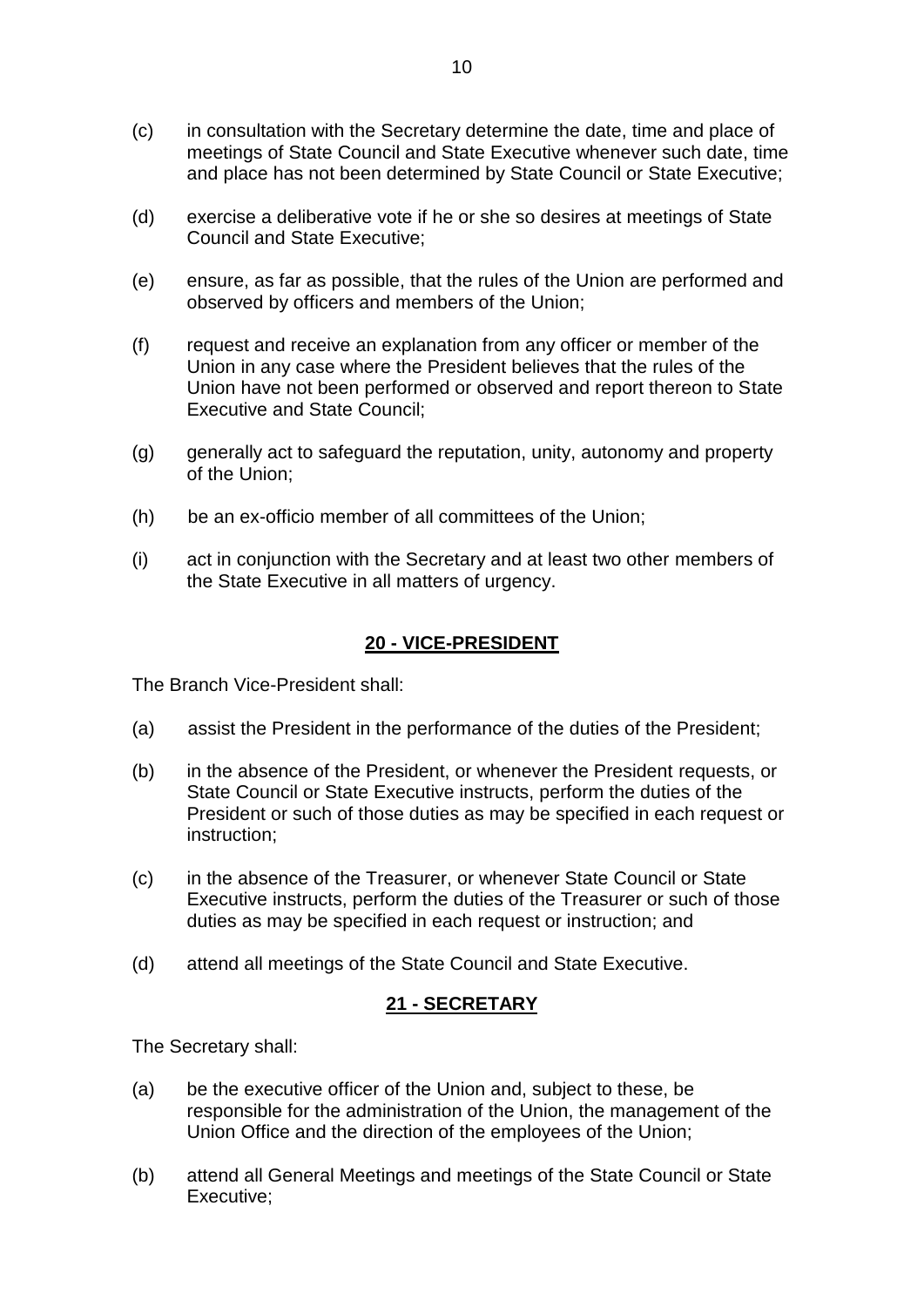- (c) attend to and keep a copy of all correspondence;
- (d) keep minutes of all meetings and record business transacted by the Union, circulate such minutes in draft where required and present a true copy of minutes at a subsequent meeting of the same body;
- (e) convene all General Meetings and summon members of the State Council and State Executive to all meetings;
- (f) keep a register of all members of the Union and the Branches to which members are assigned;
- (g) conform to all the requirements of legislation required to be observed by the Union and where necessary and appropriate submit industrial disputes to conciliation and arbitration in accordance with the practices and procedures set out in the legislation;
- (h) keep proper books of account of the Union and see to the preparation of an annual balance sheet and statement of receipts and payments and income and expenditure disclosing the true financial position of the Union and submit same together with all books and vouchers or records required for audit to the Union and in particular:
	- (i) be accountable for all monies received by the Union;
	- (ii) ensure prompt payment of Union monies into the appropriate bank account of the Union;
	- (iii) be accountable for all monies expended from Union funds;
	- (iv) ensure cheques drawn upon the Union fund in payment of accounts are correct to be paid and that all cheques are countersigned;
	- (v) not make any disbursement directly out of monies received before being banked;
	- (vi) produce any books and records for inspection at all reasonable times when demanded by the State Council;
	- (vii) produce any financial records for inspection when demanded by the Auditor or Treasurer;
- (i) discharge all such other duties and services as may be assigned by the State Council or State Executive;
- (j) not pay, lend or otherwise appropriate any of the funds of the Union for any cause or purpose whatsoever unless so authorised by the State Council;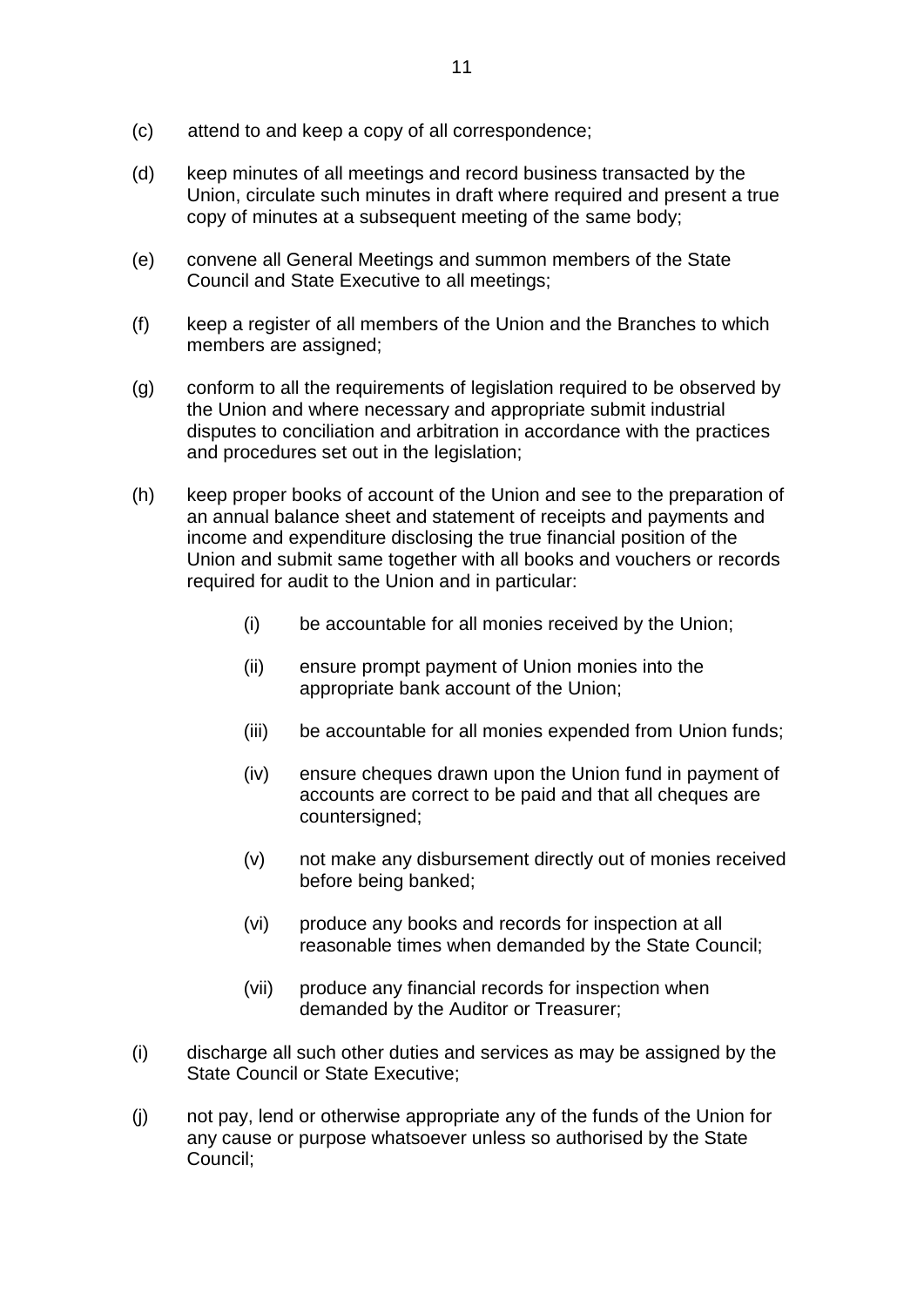- (k) not make any disbursement directly out of monies received before being paid into the bank.
- (l) be an ex-officio member of all committees of the Union; and
- (m) act in conjunction with the President and at least two other members of the State Executive in all matters of urgency.

### **21A - ASSISTANT SECRETARY**

<span id="page-12-0"></span>The Assistant Secretary shall:

- (a) assist the Secretary with the discharge of their duties; and
- (b) act on behalf of the Secretary when he or she is absent.

### **22 - TREASURER**

<span id="page-12-1"></span>The Treasurer shall:

- (a) furnish to the State Council at each ordinary meeting a statement showing the financial position of the Union;
- (b) present to the State Council such reports as may have been supplied by the Auditors;
- (c) in the absence of the President and the Vice- President, or whenever the President requests, or State Council or State Executive instructs, shall perform the duties of the President or such of those duties as may be specified in each request or instruction; and
- (d) attend all meetings of the State Council and State Executive

#### **23 - STATE EXECUTIVE MEMBERS**

- <span id="page-12-2"></span>(a) The Branch Executive Members shall attend all meetings of the State Council and State Executive.
- (b) With the exception of the Secretary, where a State Executive Officer is unable to perform a duty of office, the State Executive may authorise one of the Executive Members or member of Branch Council to perform that duty.

### **24 - BRANCHES**

<span id="page-12-3"></span>(a) There should be a branch of the Union at all institutions. To form a Branch of the Union an application by financial members at an institution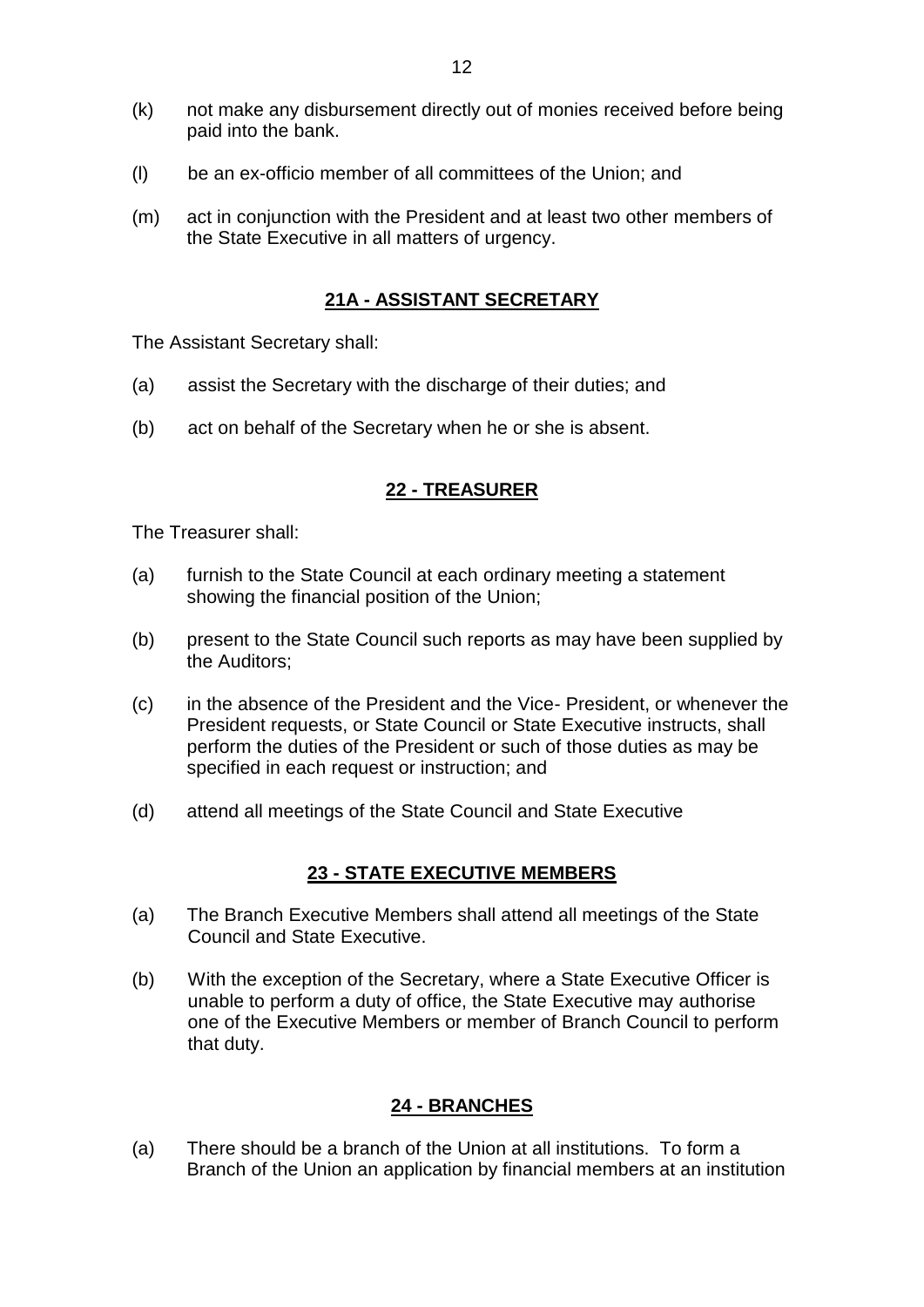shall be forwarded to the State Council who shall have power to approve or reject such application.

(b) Each Branch shall be administered by the Branch Elected Representative who shall preside at all meetings of the Branch. Authorise the taking of fullest minutes of proceedings, attend to all correspondence, receive fees and contributions payable by branch members when required to do so by the State Council and pay all such fees and contributions to the Secretary.

Shall keep all documents and books relating to the Branch and shall further discharge other such duties as may be allotted from time to time by the Branch and pay the strictest attention to the interests of the Branch.

- (c) Each Branch shall pass resolutions for its own government provided always that such resolutions do not conflict with the Rules, policies or decisions of any General, State Council or State Executive Meeting.
- (d) Each Branch shall keep a Standing Order Book to regulate the activities of the Branch, all orders contained in the Standing Order Book must have the prior approval of the State Council, who shall determine whether said orders are constitutional and in the best interests of the Union as a whole.
- (e) Branches shall have meetings when considered necessary or in accordance with established Branch policy in respect to such matters and the minutes of all such meetings to be forwarded to the Secretary within fourteen (14) days.
- (f) Branches shall have the authority, if considered necessary to elect a number of committee persons to assist the Branch Elected Delegate to conduct the affairs of the Branch.
- (g) Branch elections for Branch Elected Delegate and Committee, where applicable, shall be held triennially. The Branch Elected Delegate shall be elected from the Branch Delegates to the State Council.
- (h) Where in the opinion of the State Council a Branch fails to operate in the best interests of the Branch or the Union as a whole, the State Council shall have the power to intervene in the affairs of the branch and declare all positions vacant and conduct new elections to re-establish the Branch.
- (i) A Branch shall mean a Branch of the Union formed in a Prison Institution authorised by the State Council and the Office bearers of which shall be elected in the prescribed manner. All Branch elections must be by secret ballot.
- (j) Each Branch shall designate one meeting a year as the Annual Branch Meeting. At that meeting the Branch shall determine the number of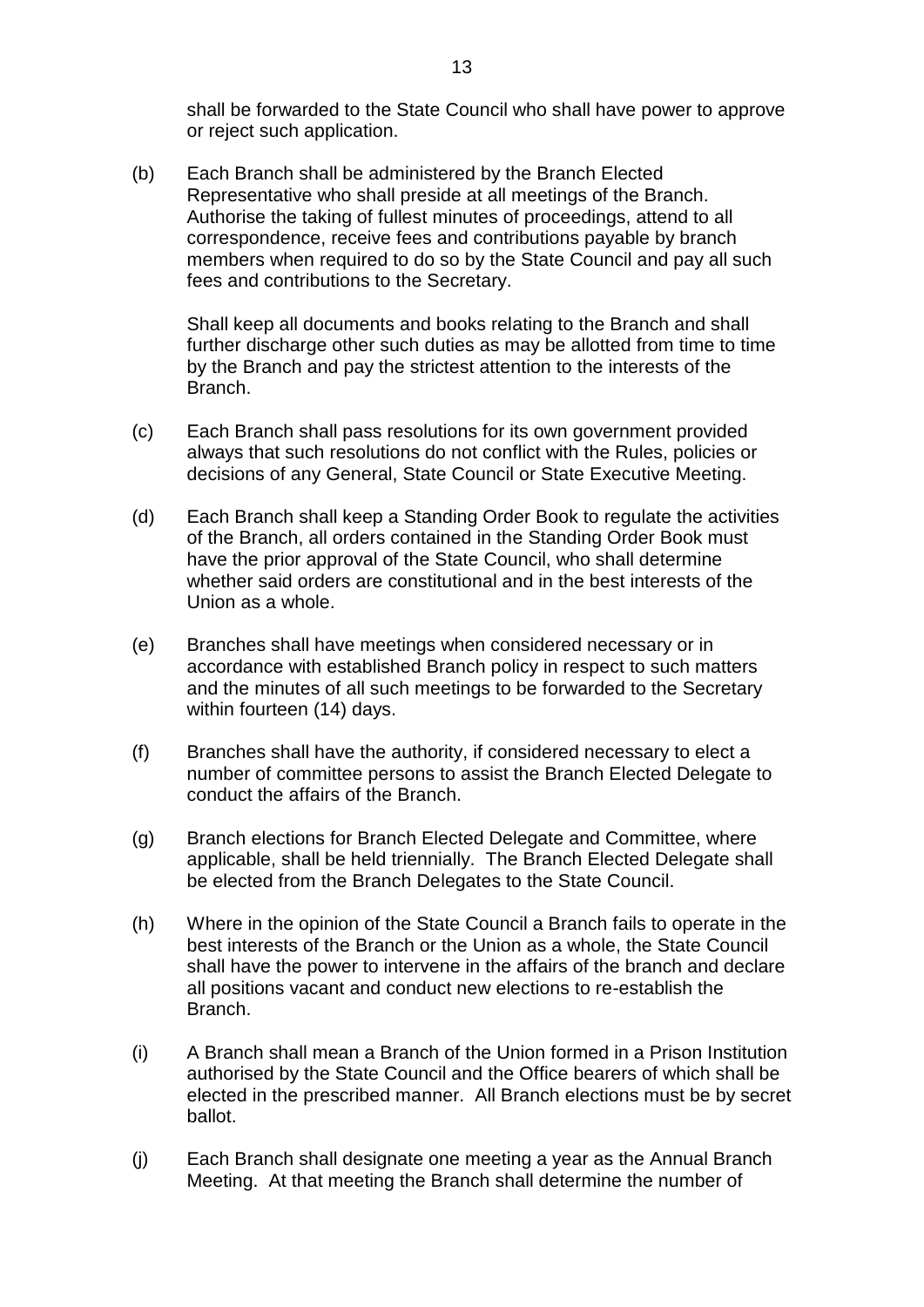members that will form a quorum for Branch meetings for the forthcoming twelve months, having regard to the membership at the Branch and the average attendance at Branch meetings.

### **25 - NOMINATIONS FOR OFFICE**

<span id="page-14-0"></span>(a) Nominations for all Offices shall be lodged with the appointed Returning Officer. For the purpose of this Rule, the term "Offices" shall include the Office of Delegate to State Council and member of the State Executive and any subsequent casual vacancy that may arise in those categories.

The nomination shall be in a form authorised by the Returning Officer and shall be signed by the Candidate and two financial members of the Union. With the exception of the Office of Secretary, a member under rule 48, a nomination shall not be valid unless the Candidate is a financial member of the Union continuously for at least six (6) months prior to the date nominations close.

The appointed Returning Officer shall determine the times and dates of the commencement and close of the period for lodging nominations of candidates for election for an Office.

- (b) If only sufficient valid nominations are received to fill all vacancies the Returning Officer shall declare the persons so nominating duly elected.
- (c) No person shall hold office (except the offices of Secretary and Assistant Secretary) unless they are a member of the union as set out in the rules including rule 48.

### **26 - ELECTION OF OFFICERS**

<span id="page-14-1"></span>If an election is necessary to fill the offices referred to in Rule 25, such election shall be by secret postal ballot in accordance with the "Act" (Union Elections) Regulations, 1980.

- (a) The ballot shall, where possible, be conducted in sufficient time to allow the Returning Officer to declare the result of the election at the Annual General Meeting. Any vote received after the close of the ballot shall be regarded as an informal vote.
- (b) The ballot shall be conducted by the Returning Officer in the presence of Scrutineers and the election shall be determined on the "first past the post" principle. Should the voting be equal in any election under those rules, then in the event of one only of the candidates being the retiring officer, he/she shall be duly elected. Any other case where a tie occurs, the matter shall be decided by drawing lots.
- (c) All ballot boxes used at the election shall be held by the Returning Officer. The ballot shall be counted as soon as possible after the close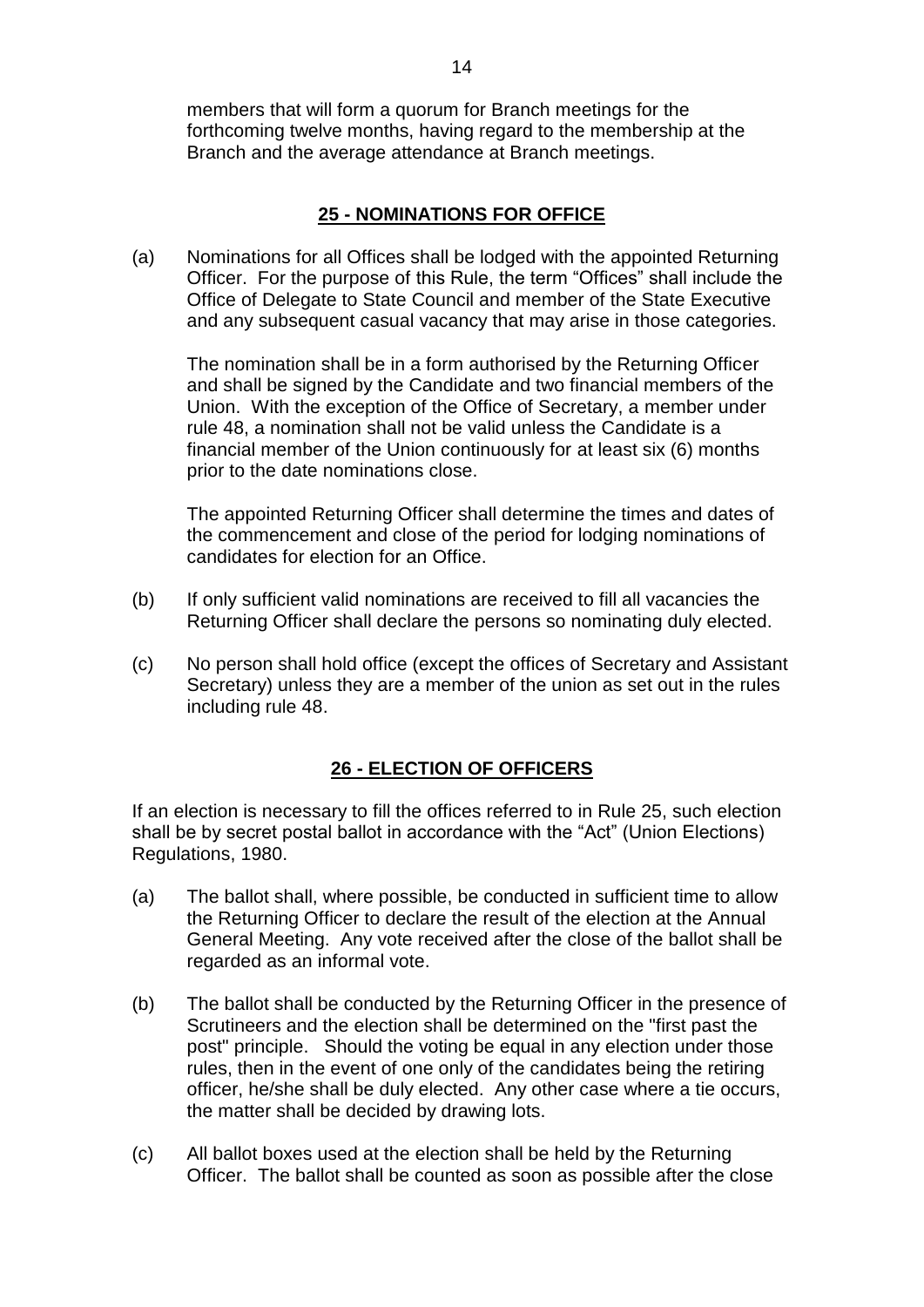thereof, and where possible, the Returning Officer shall report the results to the January meeting of the Union.

- (d) For the purpose of the ballot the books of the Union shall be deemed to have closed on the same date the Returning Officer declares the opening of nominations for the election, and any member unfinancial at that date, shall be ineligible to vote. A list of all financial members as at that date shall be supplied to the Returning Officer by the Secretary.
- (e) A ballot paper shall be posted by the Returning Officer to all financial members along with a written notice advising of the purpose, the method and time of the closing of the ballot.
- (f) The sequence of names on a ballot paper shall be drawn by lot by the Returning Officer.

### **27 - RETURNING OFFICER**

<span id="page-15-0"></span>The State Executive shall take action to have a Returning Officer appointed by making application pursuant to the provisions of the "Act".

Such Returning Officer shall not be the holder of any other Office or be an employee of the Union.

It is not necessary the Returning Officer be a member of the Union.

- (a) He/she shall receive all nominations for offices to be filled.
- (b) When an election is necessary, issue ballot papers and initial same.
- (c) Be responsible for ballot papers and boxes until such time as the ballot is counted.
- (d) The Secretary shall supply to the Returning Officer a nominal roll of members of the Union.
- (e) The Returning Officer shall count the ballot and submit a report to the President of the Union. Scrutineers shall be present while the Returning Officer carries out the count of the ballot.
- (f) Prior to the close of the ballot, the Returning Officer shall carry out the following checking procedures:
	- (i) Returned envelopes to be opened;
	- (ii) Electors to be marked off roll;
	- (iii) Elector certificates to be removed;
	- (iv) Ballot paper envelopes to be opened; and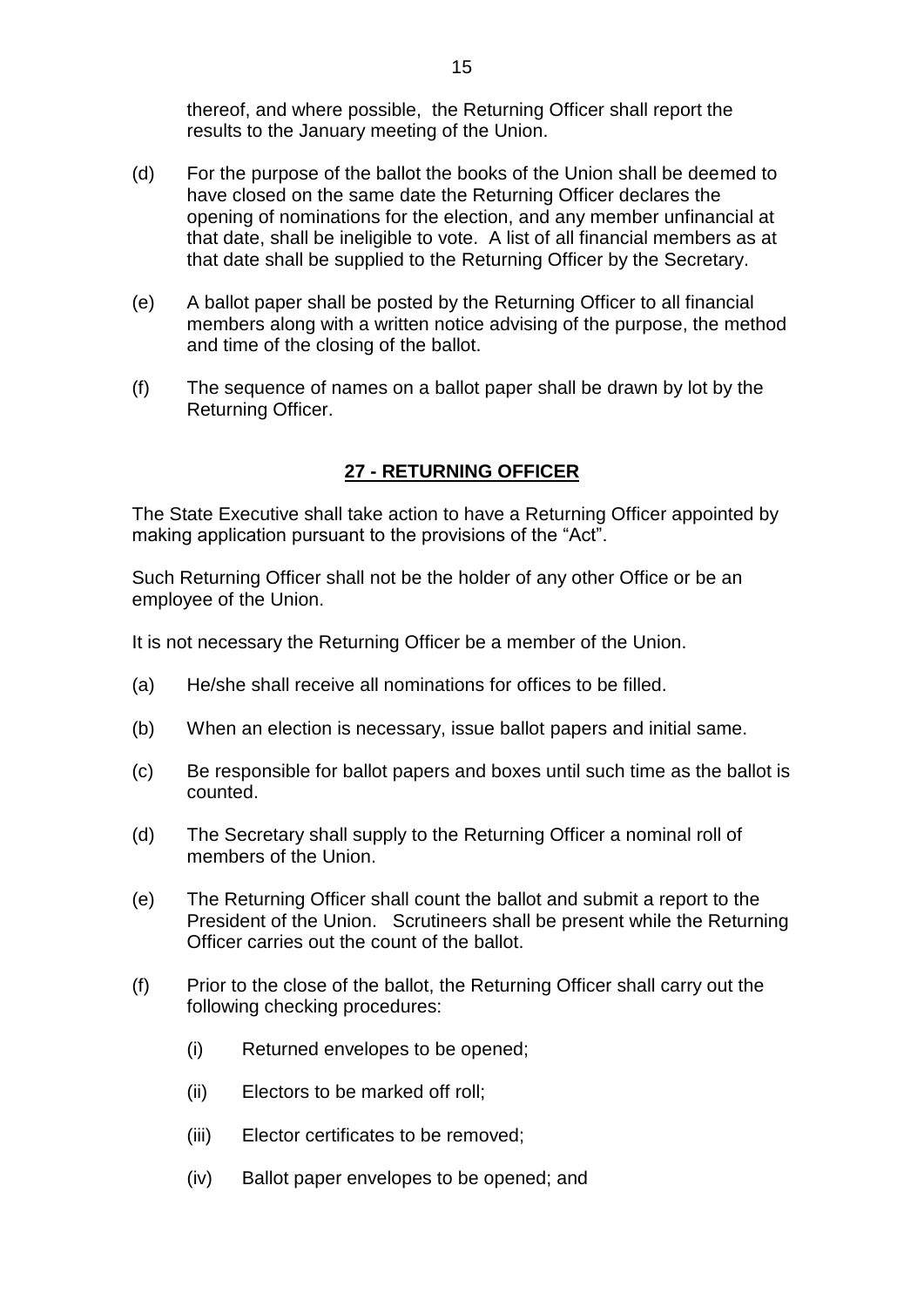(v) Ballot papers to be placed, without inspection, into a sealed ballot box ready for the count.

The Returning Officer's Report shall show:-

- (i) The number of ballot papers, other than duplicate ballot papers, issued;
- (ii) The number of duplicate ballot papers issued;
- (iii) The number of ballot papers admitted as formal;
- (iv) The number of ballot papers rejected as informal;
- (v) The number of unused ballot papers;
- (vi) The number of ballot papers certified by the printer as printed in respect of the election; and
- (vii) The number of votes admitted as recorded in favour of each candidate.
- (g) The Returning Officer shall forward all election material to the Union for retention for a period of 12 months after declaration of the ballot. The material shall be sealed, signed and dated by the Returning Officer.

#### **28 - SCRUTINEERS**

- <span id="page-16-0"></span>(a) Two Scrutineers may be nominated by State Council to assist the Returning Officer in his duties. The Scrutineers shall assist the Returning Officer at the count of the ballot and shall draw his attention to any irregularities therein.
- (b) Any candidate desiring to do so may at any time before the scrutiny and count for election of offices which follows, appoint a scrutineer to represent him at that scrutiny and count. Such a Scrutineer may be present but shall not be entitled to take part therein or in any way interfere in or hinder the progress of the count or any proceedings relevant thereto.

#### **29 - MEETINGS**

<span id="page-16-1"></span>The Annual General Meeting shall be held in the third quarter of each year with the date and arrangements determined by the State Council, and will receive, subject to audit being completed, the Auditors report and Balance sheet.

Quarterly General Meetings may be held in the months of April, July and October if the State Council determines there is sufficient business to warrant the calling of such a meeting.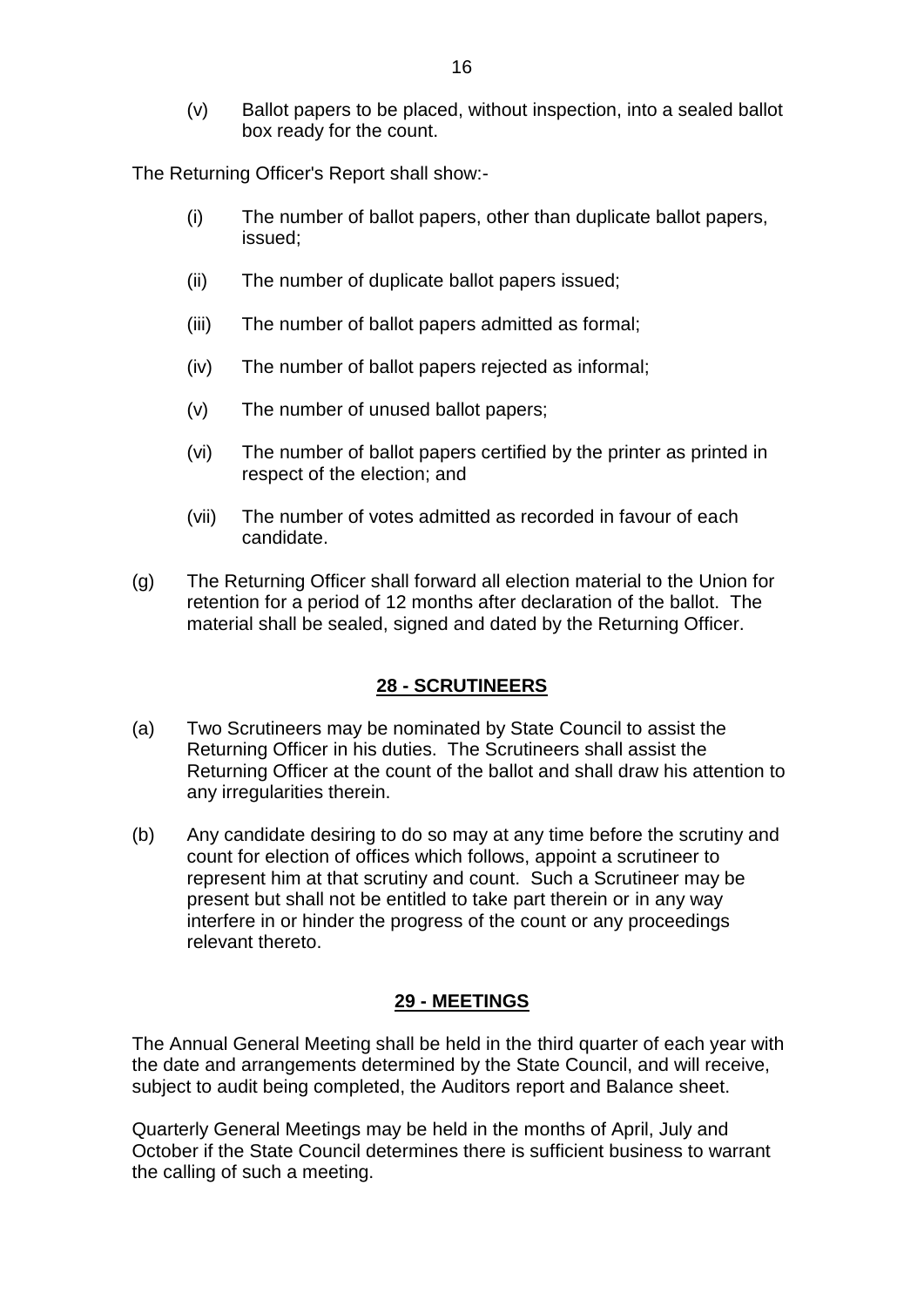Special General Meetings will deal with the Special Business only.

The State Executive shall notify all members of any Annual General, Quarterly General or Special General Meetings by notice published in the "West Australian" Newspaper at least seven (7) days prior to such meeting. Twenty (20) financial members shall form a quorum of any such meetings. The Secretary shall count towards the quorum of any such meeting. State Council shall determine the date, venue and meeting time for all meetings called under this Rule.

The manner of voting at all General Meetings shall be by show of hands or division.

# **30 - INSPECTION OF BOOKS**

<span id="page-17-0"></span>Any financial member having an interest in the funds of the Union shall be permitted to inspect the books and register of members at any reasonable hour.

#### <span id="page-17-1"></span>**31 - OFFICERS, MEMBERSHIP, AUDITED FINANCIAL RETURNS AND DECLARATIONS**

Each year pursuant to the requirements of the "Act", the Secretary shall furnish the Registrar of Industrial Unions a list of Officers of the Union, the Membership Number and Audited Financial Returns and required Declarations.

### **32 - CONTROL OF PROPERTY**

<span id="page-17-2"></span>The State Council shall have the power to invest funds and to acquire, sell, lease, mortgage or otherwise dispose of any freehold or leasehold property for the purposes of the Union.

### **33 - THE SEAL**

<span id="page-17-3"></span>The seal of the Union shall be an oval-shaped seal bearing the words "WESTERN AUSTRALIAN PRISON OFFICERS' UNION OF WORKERS". The Secretary shall have the custody and use of the seal for all documents issued by the Union in compliance with the Act and the Registered Rules.

### **34 - ALTERATION OF RULES**

<span id="page-17-4"></span>Subject to the provisions of the Act:

(1) The rules of the Union may be altered, added to or amended by resolution of an Annual General Meeting, a General Meeting or a Special General Meeting.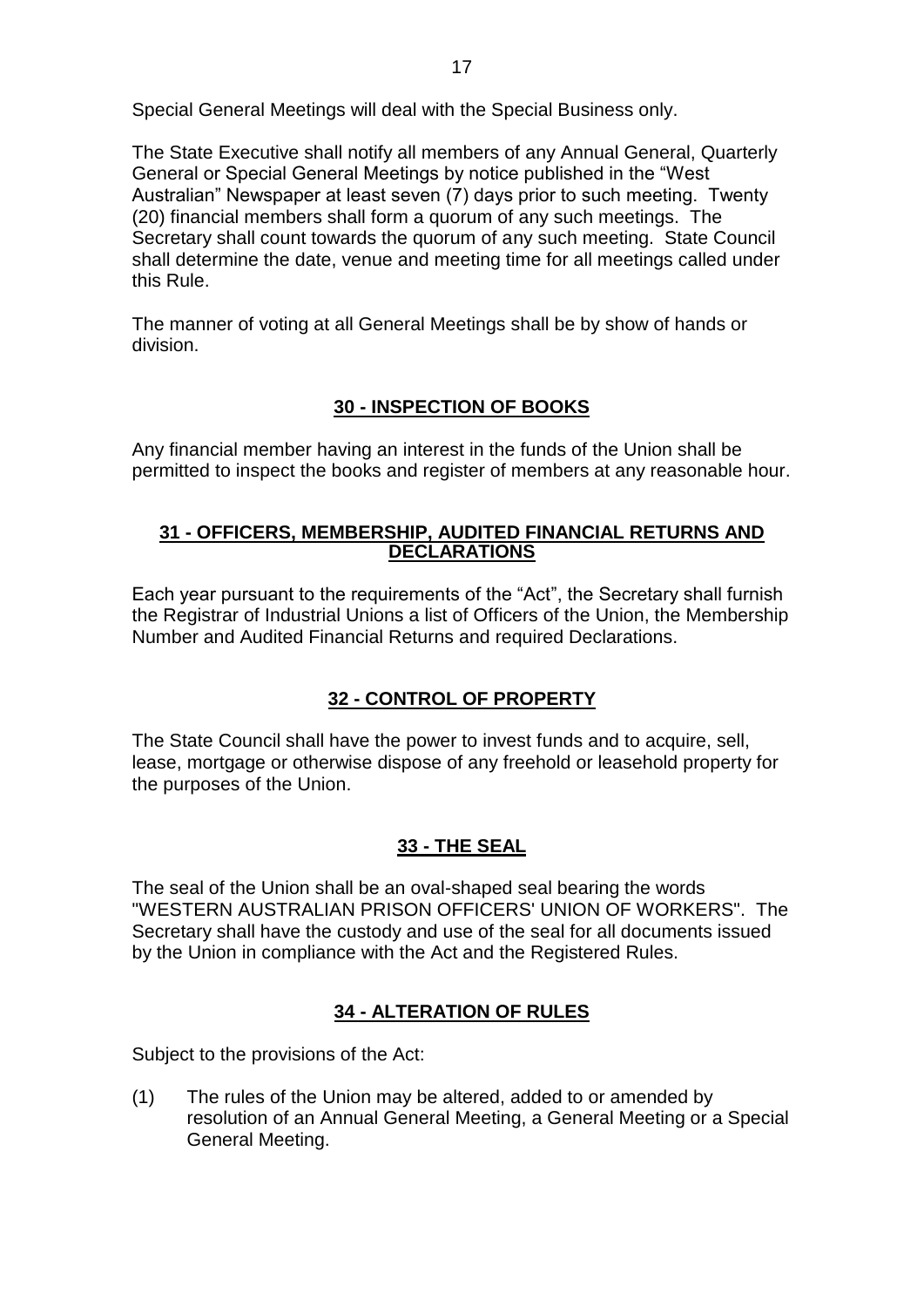- (2) The notice convening such a meeting shall specify the purpose of the meeting and the Secretary shall cause a copy of the proposed alterations or additions or amendments and reasons therefore to be forwarded to each prison institution, Branch representative and reasonable steps shall be taken to inform members of the proposal.
- (3) In the notice referred to in Sub-Rule 2, members are to be informed that they or any of them may object to the proposed alteration by forwarding a written objection to the Industrial Registrar to reach him no later than 21 days after the date of receipt of the notice. Members may raise the objection at the meeting convened to approve such changes and/or may forward a written objection to the State Executive.
- (4) In the notice referred to in Sub-Rule 2 and with respect to any proposed alteration of the rule relating to the qualification of persons for membership of the union, members are to be informed that they or any of them may object to the making of the application for the proposed alteration and/or object to the proposed alteration by forwarding a written objection to the Industrial Registrar to reach him no later than 21 days after the date of receipt of the notice. Members may also raise the objection at the meeting convened to approve such changes and/or may forward a written objection to the State Executive.
- (5) No alteration to any Rules of the Union shall become effective until the Registrar has given to the Union a certificate that the alteration has been registered.

### **35 - DISSOLUTION OF THE UNION**

<span id="page-18-0"></span>The Union shall not be dissolved while there are fifteen (15) financial members willing to carry on.

#### **36 - THE VOTING AT MEETINGS**

<span id="page-18-1"></span>The President shall put all questions in a distinct and audible voice to the Meeting. The manner of voting at all General Meetings shall be by show of hands, or division.

#### **37 - SETTLEMENT OF DISPUTE**

<span id="page-18-3"></span><span id="page-18-2"></span>All industrial disputes in which the Union or any of its members may be concerned shall, unless settled by mutual consent, be referred for settlement pursuant to the Act.

#### **38 - APPLICATION OF FUNDS**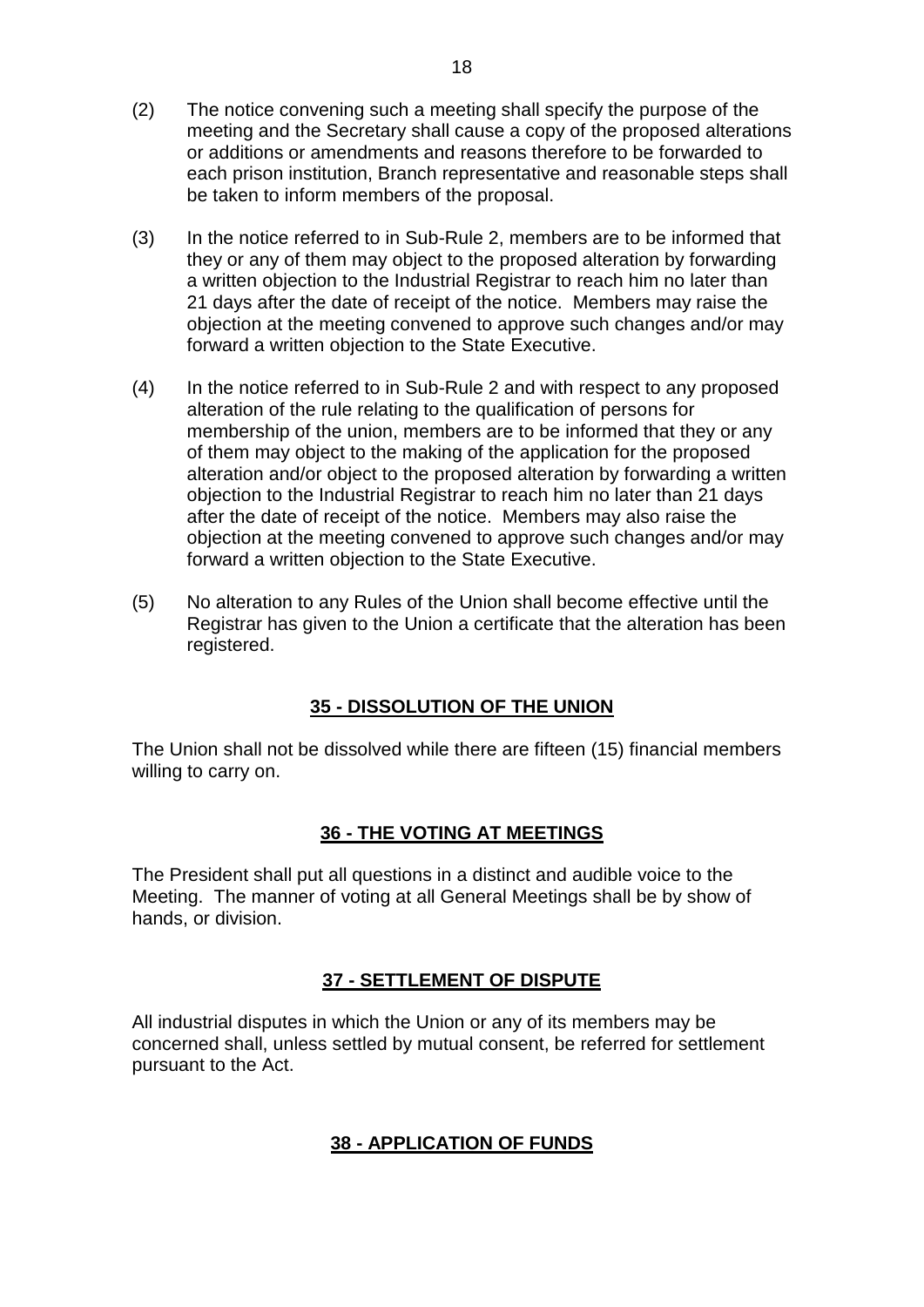All monies shall be paid into the general funds, invested in the manner approved by the State Council and be applied in carrying out the objects of the Union according to the Rules thereof.

No part of the funds or property of the Union shall be paid or applied for, or in connection with, or to aid or assist any person or persons engaged in any strike or lock-out in Western Australia.

### **39 - DEATH BENEFIT LEVY**

- <span id="page-19-0"></span>(1) When a member dies the Union shall deduct from all members and pay, immediately upon proof being given of the death of that member, a sum equal to a payment of \$15 per member in accordance with this rule, such payment hereinafter called the Death Benefit.
- (2) The Union shall pay the Death Benefit to such person or purpose as nominated by the Member in the form prescribed by the secretary of the Union from time to time, and if more than one person or purpose is so nominated in equal shares.
- (3) Where a member has not so nominated the choice of recipient of the Death Benefit is entirely within the discretion of the Union, however the Union shall give consideration to that member's dependants, next of kin and any other matter the Union considers relevant.
- (4) If within six (6) months from the time of a member's death the Union cannot locate any dependent or next of kin, the Union may return the Death Benefit for that member to the general funds of the Union.

### **40 - LEGAL ASSISTANCE**

<span id="page-19-1"></span>The State Council may grant from the funds of the Union, financial assistance for the obtaining the provision of legal assistance arising from an action or event brought about by the member performing his or her duties within the Prison Service or Prison Operations.

The State Council shall establish the merit of each request for legal assistance and resolve whether to grant assistance or not to grant assistance.

The State Executive may grant emergency legal assistance should they consider the circumstances necessary, provided that any decision by the State Executive to grant emergency assistance is conveyed to the State Council at its next meeting.

The State Council and State Executive shall have the discretion to retain legal representation from a firm of Solicitors appointed by the Union for any member's request for assistance under this Rule.

State Council shall also have the authority to grant any further financial assistance to any member's application for assistance that is approved, so that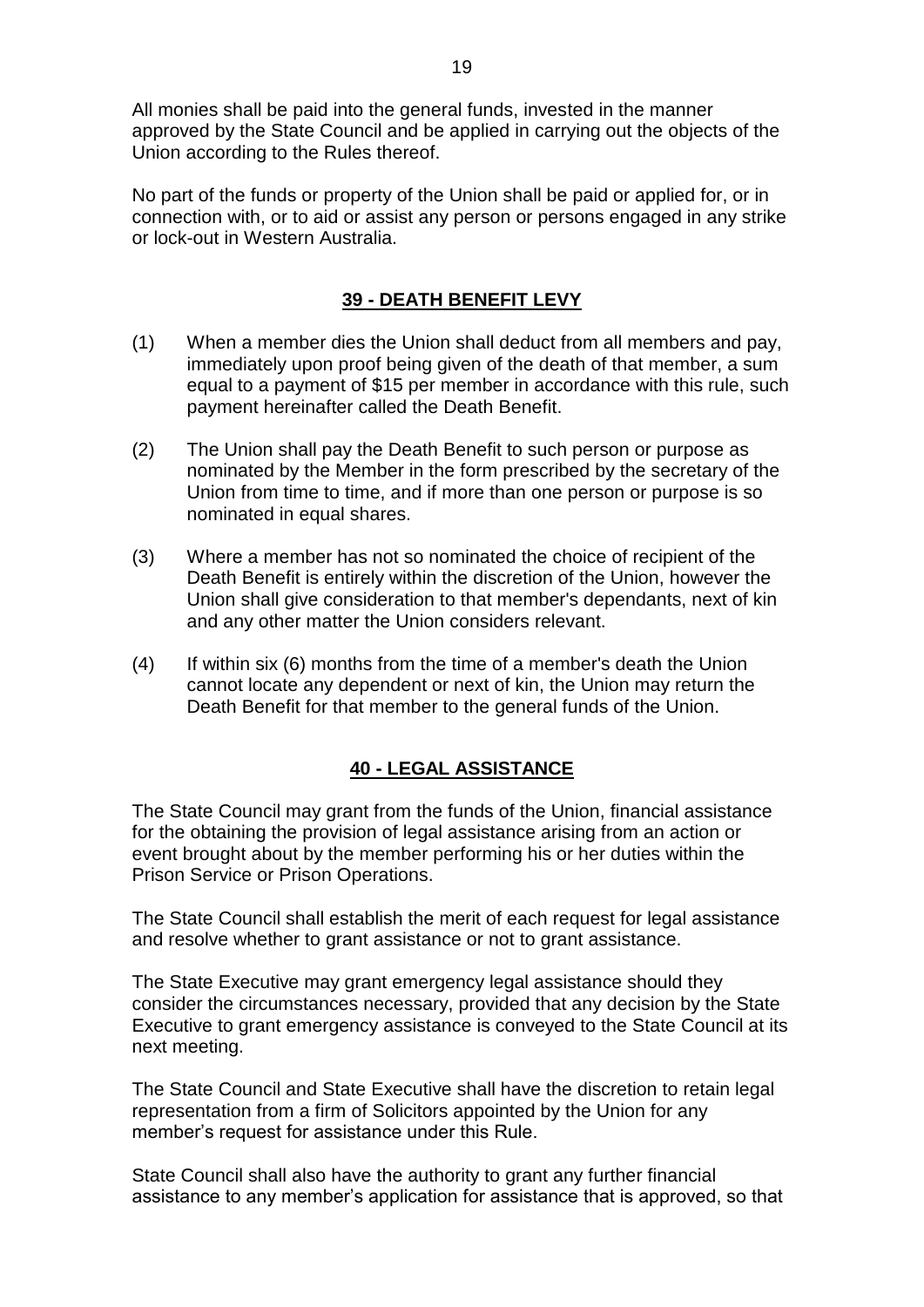any fines or other imposts whatsoever arising from any proceedings may be discharged from Union funds.

Members shall not have a right to be granted legal assistance and the granting of assistance in accordance with this Rule shall be at the sole discretion of State Council.

### **41 - VOTING IN UNION ELECTIONS**

- <span id="page-20-0"></span>(a) Elections are conducted by the appointed Returning Officer on a "first past the post" system.
- (b) Elections to State Council and State Executive shall be by a secret postal ballot of all financial members of the Union and shall be conducted pursuant to Section 69 of the Act and in accordance with the following provisions:
	- (i) Vote for the appropriate number of members required for the relevant position/s by placing an "X" in the box opposite the name of the candidate/s of your choice.
	- (ii) A vote is invalid if a member marks more than the appropriate number required for the position.
	- (iii) A vote is not invalid if a member marks less than the appropriate number required for the position.
	- (iv) No other mark shall be made anywhere on the ballot paper as such mark will automatically render the vote invalid.
	- (v) If for any reason a new ballot paper, envelope or counterfoil is required, a declaration must be sent to the Returning Officer stating the reason for same before another may be issued.

### **42 - SECRETARY'S WAGES**

<span id="page-20-1"></span>The Secretary's salary and other entitlements shall be determined from time to time by the State Executive.

#### **43 - PRESS STATEMENTS**

<span id="page-20-2"></span>Only the State Secretary or persons authorised by the State Executive from time to time are permitted to make press, radio or T.V. and or any other statements on behalf of the Union or any Union member.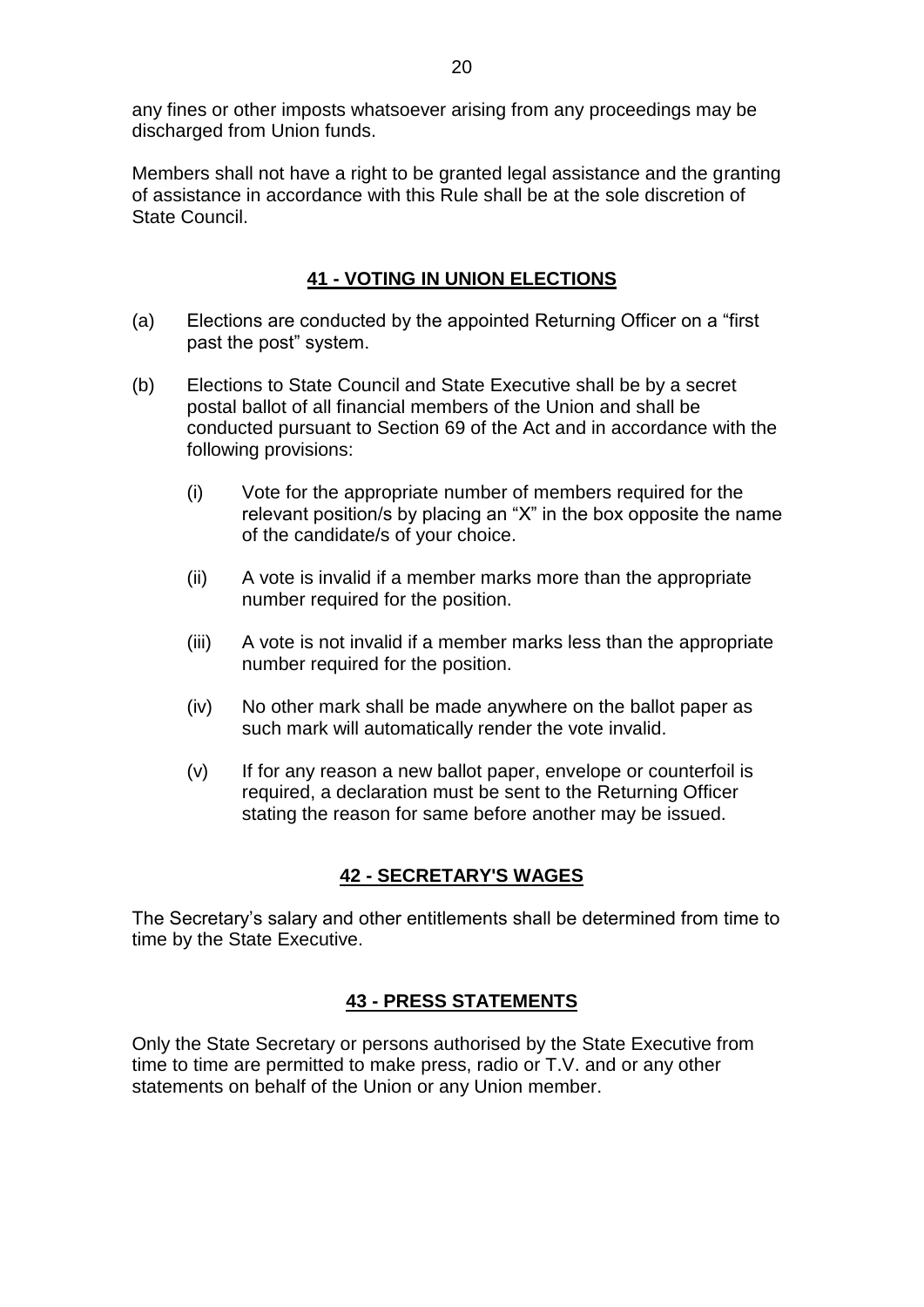### **44 - STATE EXECUTIVE VISITS TO BRANCHES**

<span id="page-21-0"></span>Representatives from the State Executive shall visit each Branch of the Union at least once in every twelve (12) months.

### **45 - REFERENDUM**

<span id="page-21-1"></span>Members wishing a referendum to be held on any matter shall forward to the President, a petition requesting the referendum signed by 150 members of the Union. Where upon, the President must cause such referendum to be held.

Results of this referendum shall be binding upon the Union. A Referendum may also be ordered by the State Council, General Meeting, or Special General Meeting, in which case, no petition is required.

Unless otherwise determined by the State Council, the State Council shall appoint a Returning Officer to conduct the Referendum in accordance with the requirements of Rule 27 : Returning Officer.

# **46 - LEVIES**

<span id="page-21-2"></span>Should it be deemed necessary to strike a levy to subsidise the financial state of the funds of the Union the State Council shall recommend the amount together with the purpose, to the membership at a Special General Meeting.

### **47 - VICTIMISATION**

<span id="page-21-3"></span>Should any financial member of the Union be dismissed from or jeopardised in his employment for taking part in any matter connected with the Union, the State Council may grant pecuniary assistance pending the decision of a General or Special General Meeting of the membership.

#### **48 - LIFE MEMBERSHIP**

<span id="page-21-4"></span>Life Membership may be conferred upon any person who has been a member of the Union for a minimum of fifteen (15) years and who has given distinctive service to the Union for an aggregate of ten (10) years or more in either a State Council, Administrative Committee or Branch office. Life Membership shall not be granted to any person who is eligible to be or remain as a member of the Union.

The State Council shall nominate and a general meeting may endorse all persons nominated for life membership. Life members shall retain all the rights and privileges of membership and shall be free from further contributions.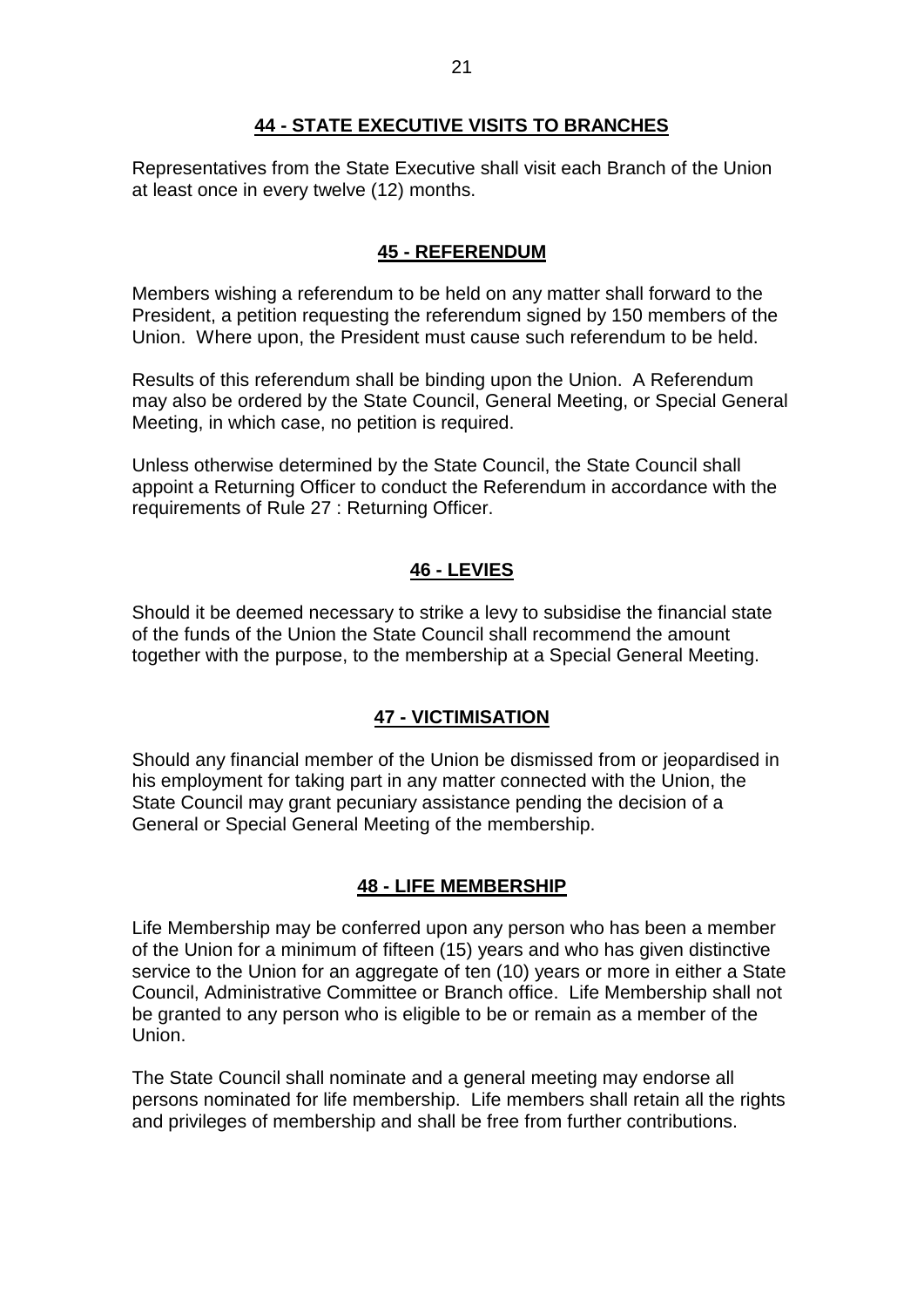### **49 - STANDING ORDERS AND RULES OF DEBATE**

- <span id="page-22-0"></span>(1) The following order of procedure shall be adhered to as far as participable at all meetings within the State Council and State Executive and any General Meetings.
	- (a) The Chairperson shall take the chair for the meeting and upon ascertaining that a quorum is present, shall then declare the meeting open for the transaction of business.
	- (b) Attendance and apologies.
	- (c) Confirmation of the Minutes.
	- (d) Business arising from the Minutes.
	- (e) Correspondence.
	- (f) Financial statements and accounts.
	- (g) Reports.
	- (h) General Business.
- (2) The following Rules of Debate shall be observed at all meetings as stated in Sub-Rule (1).
	- (a) No motion or amendment shall be entertained or discussed until it has been seconded and one amendment only shall be entertained at the one time, but all amendments shall be considered and be put before the original motion.
	- (b) On the adoption of any amendment, it shall be held to have quashed the original motion and, for all purposes of subsequent discussion, the amendments so carried shall be acted upon as the original motion.
	- (c) No amendment shall be received by the Chairperson which is a direct negative to a motion which has been moved and seconded or does not preserve the substance of such motion.
	- (d) In the event of the voting of any motion or amendment being equal, it shall be deemed to have been decided in the negative and shall be declared lost.
	- (e) Notices of Motion for debate should be signed and handed to the Chairperson during the meeting. The member making such notice of motion, shall read it aloud and the Chairperson shall consider whether it is in order. A Notice of Motion shall not be proceeded with in the absence of the mover unless some other member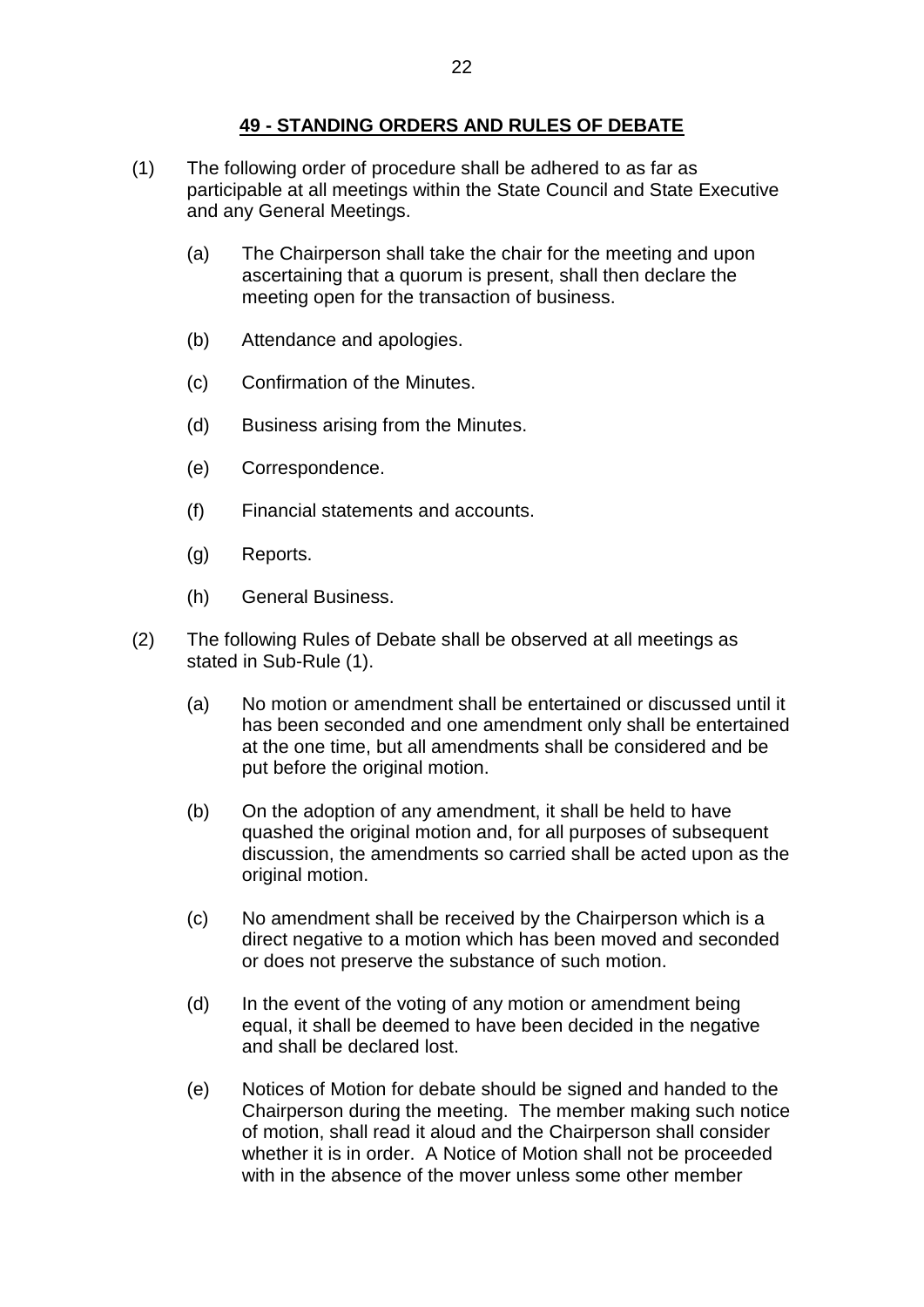present and duly authorised in writing which has been submitted to the Chairperson, takes up the motion in his/her absence.

- (f) To rescind any resolution previously passed and confirmed, a month's notice must be given.
- (g) Any resolution may be recommitted during the period of the meeting at which it was passed, on the affirmative votes of twothirds  $(^{2}/_{3})$  of those present at such meeting.
- (h) No member shall be allowed to speak more than once on any motion except strictly in explanation of or in contradiction of a misstatement excepting the mover of the original motion, who shall have the right to reply and be allowed ten (10) minutes to open and five (5) minutes to reply. No other speaker shall occupy a longer period than five (5) minutes. The meeting may however by resolution put by the Chairperson on the proposition of two (2) members and without debate, grant an extension of the time prescribed under this paragraph for a member to speak.
- (i) No further discussion shall take place nor shall questions be allowed after the mover has replied. When a motion is moved, the mover and the seconder shall have the right to speak. If no one rises to speak in opposition, the motion shall be put, but should debate ensue, the order shall thereafter be alternately one for and one against. Unless otherwise determined by the meeting, the Chairperson shall allow only two (2) speakers for and two (2) speakers against before allowing rights of reply to the mover of the motion.
- (j) On any member rising to a point of order during a discussion, the speaker shall sit down and a person on rising shall state the point of order upon which the Chairperson shall rule which ruling shall be final provided it is not disagreed with by the majority of members present.
- (k) Every member who proposes or seconds any motion or amendment or who takes part in any discussion or puts replies to any question or makes any statement or any address or observation at any meeting, shall while doing so, stand up (unless prevented by bodily infirmity) and shall address himself/herself to the Chairperson of the meeting. Every member attending any such meeting shall conduct himself/herself in an orderly manner.
- (l) Any member acting contrary to any of the Rules of Debate or using improper language, shall be called to order and should he/she persist, he/she shall be asked to withdraw from the meeting.
- (m) Voting at all meetings shall be by a show of hands or division, unless a majority of those present decide that any particular